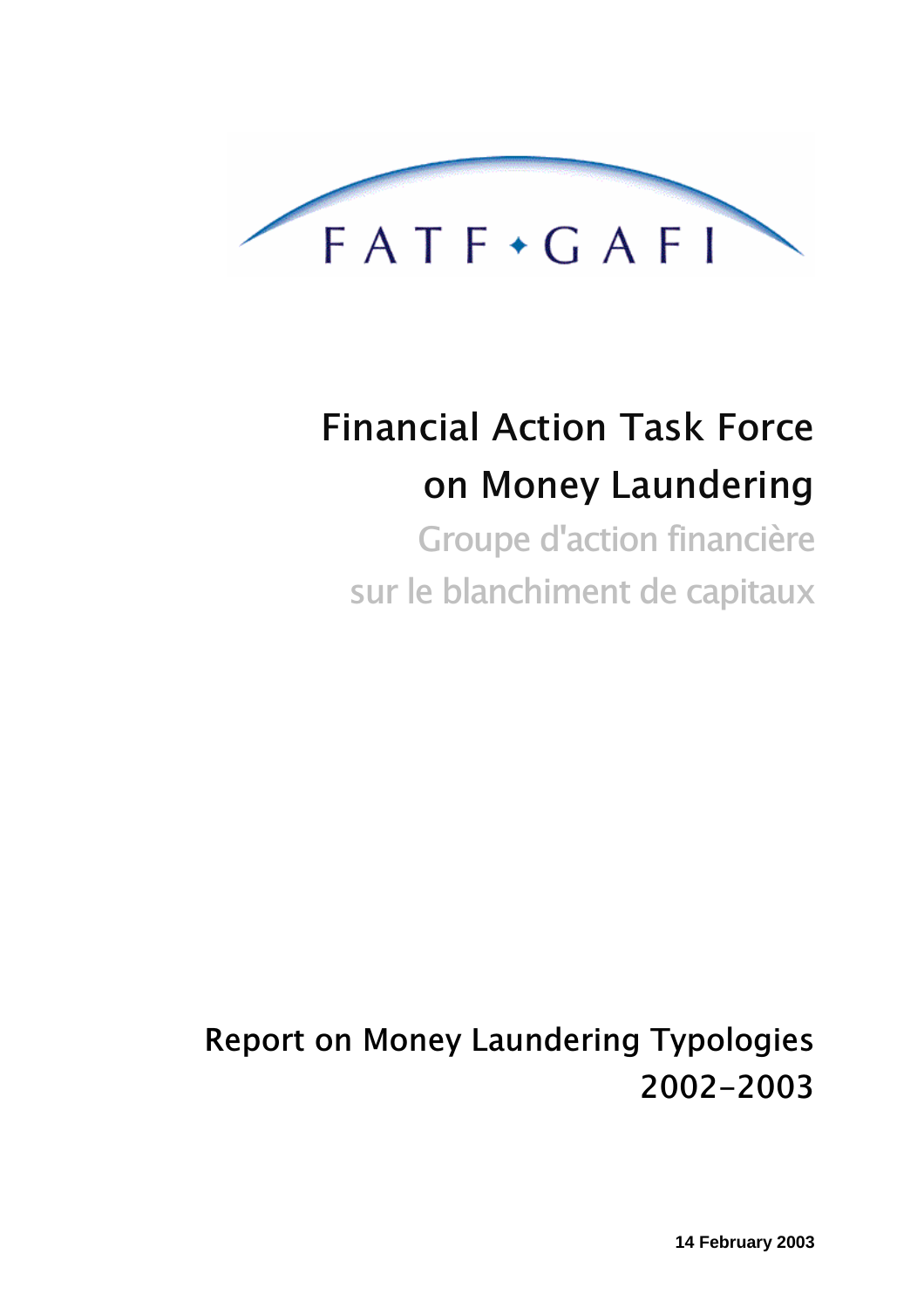All rights reserved. Requests for permission to reproduce all or part of this publication should be directed to:

> FATF Secretariat 2, rue André-Pascal 75775 Paris Cedex 16 FRANCE

Contact@fatf-gafi.org

TY2003\_en.doc 03.03.2003//16h00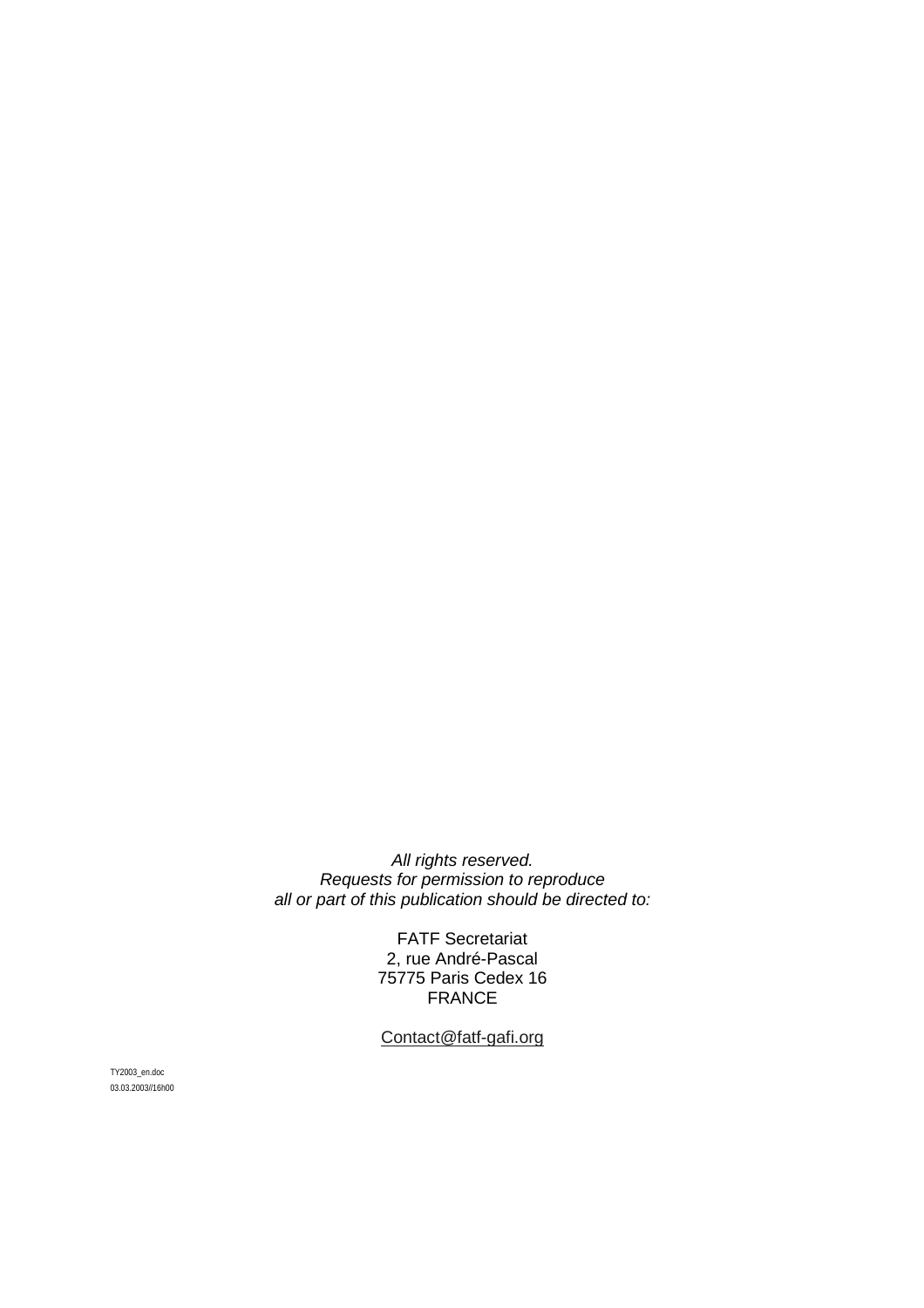# **TABLE OF CONTENTS**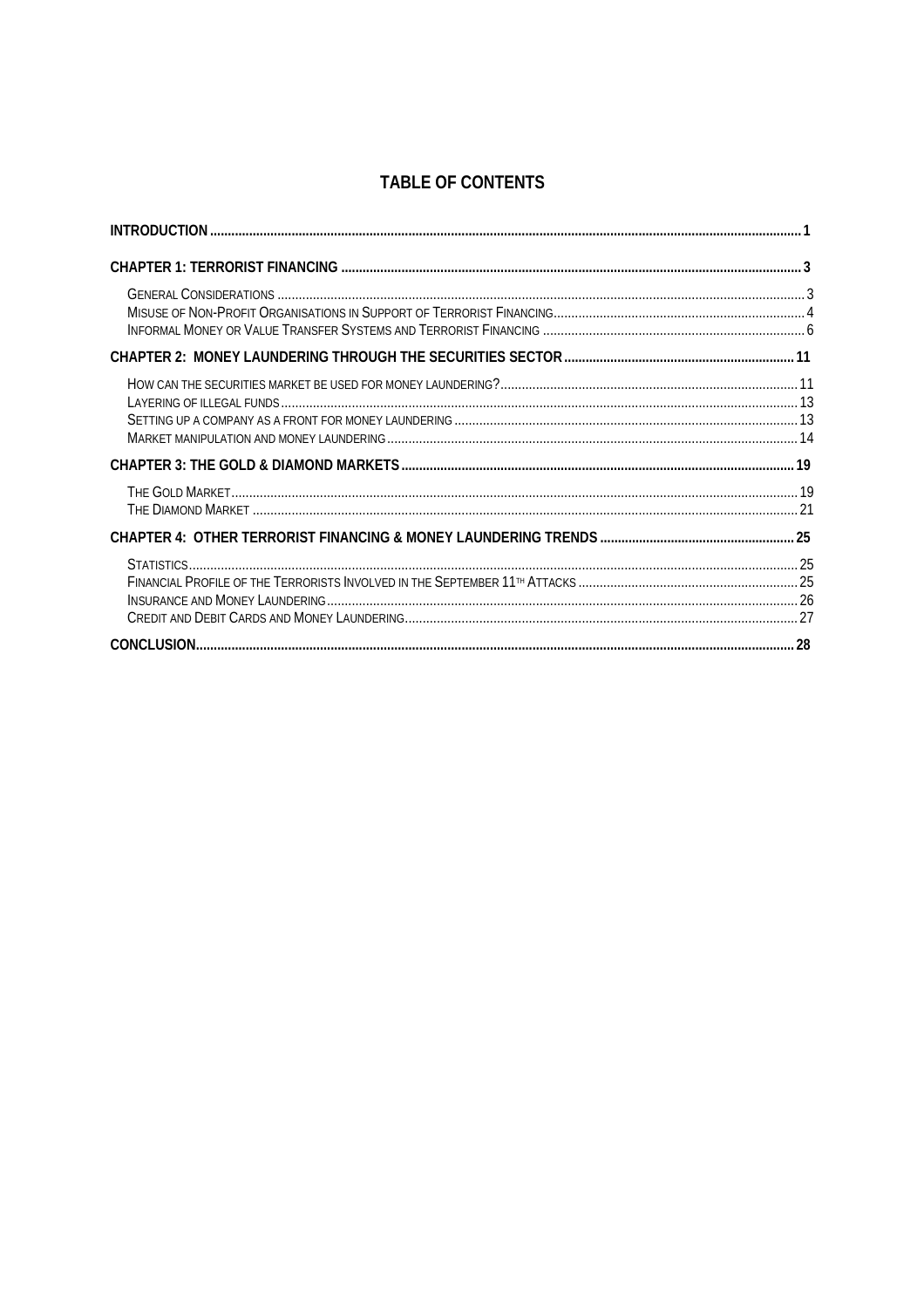# **LIST OF CASE EXAMPLES**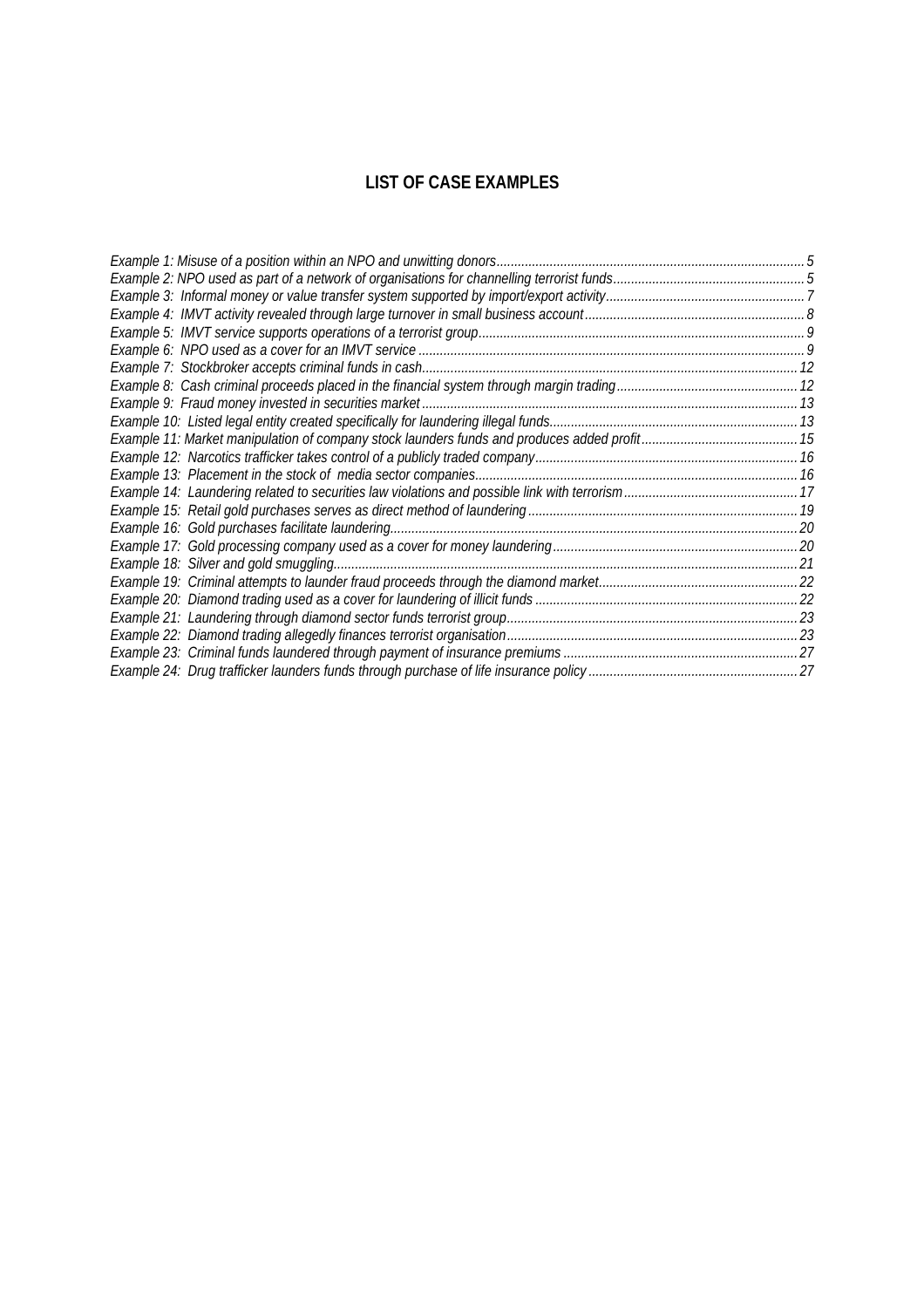#### **INTRODUCTION**

1. The threat to the financial system posed by money laundering and terrorist financing remains very real. The anti-money laundering effort has been a cornerstone of the fight against serious crime on a global level since the late 1980s. The fundamental objective of this effort is to ensure that criminal misuse of the financial system is detected and defeated. Confronting terrorist financing has taken on new urgency since the terrorist attacks in 2001. Indeed, during the past year, terrorist groups have shown their ruthlessness in high visibility attacks in Tunisia, Bali, Pakistan, Russia, and Kenya. More than likely, all of these incidents will have been supported by some sort infrastructure that would have had to use some part of the international financial system. Money laundering is an evolving activity, and we are still trying to learn more about the concrete methods terrorists use for getting the funds they need to where they need them. Consequently, both of these phenomena must be examined on a continuing basis to ensure that counter-measures can be both timely and effective.

2. The Financial Action Task Force (FATF) uses its annual typologies exercise to monitor changes and better understand the underlying mechanisms of money laundering and terrorist financing. It does this with the objective of being able to report on some of the key methods and trends in these areas and also to ensure that the FATF Forty Recommendations and Eight Special Recommendations remain effective and relevant. This year's meeting of experts on money laundering and terrorist financing took place on 19 and 20 November 2002 in Rome, Italy. Under the chairmanship of Dr. Carlo Santini, Director General of the *Ufficio Italiano dei Cambi*, 35 countries and jurisdictions came together for this year's meeting of experts, including representatives from FATF members: Argentina; Belgium; Brazil; Canada; Denmark; the European Commission; Finland; France; Germany; Greece; the Gulf Co-operation Council; Hong Kong, China; Ireland; Italy; Japan; Luxembourg; Mexico; the Kingdom of the Netherlands; Norway; Portugal; Singapore; Spain; Sweden; Switzerland; Turkey; the United Kingdom; and the United States; as well as the two new FATF observer members, the Russian Federation and South Africa.

3. Also present at the meeting were representatives of the FATF-style regional bodies: the Asia Pacific Group on money laundering (APG, with representatives from Korea and Pakistan), the Caribbean Financial Action Task Force (CFATF, with representatives from the Bahamas, Panama, and Trinidad & Tobago), the Eastern and Southern African Anti-Money Laundering Group (ESAAMLG), the Financial Action Task Force on Money Laundering in South America (GAFISUD), and the Council of Europe Select Committee of Experts on the Evaluation of Anti-Money Laundering Measures (MONEYVAL, with a representative from Hungary). The following observer organisations also sent representatives: the Egmont Group of financial intelligence units (with representatives from Monaco and Romania), the International Monetary Fund (IMF), the International Organisation of Securities Commissions (IOSCO), Interpol, and the World Bank.

4. Earlier in 2002, the FATF agreed to a series of topics or themes for this year's exercise. These topics included the role of non-profit organisations and informal money or value transfer systems in terrorist financing, money laundering vulnerabilities in the securities sector, and the potential risks in the markets for precious metals and gems, with a particular emphasis on gold and diamond trading. Written material produced by the FATF delegations and invited experts was collected and circulated prior to the meeting and provided the starting point for debates on each topic. Also as part of the typologies exercise for this year, FATF members submitted money laundering statistics and information on other relevant trends, as well as examples of money laundering indicators.<sup>1</sup>

 $\overline{a}$ 1 The material collected for this last item will be used in producing guidance on detecting suspicious transactions related to money laundering. The FATF will publish this guidance later in 2003.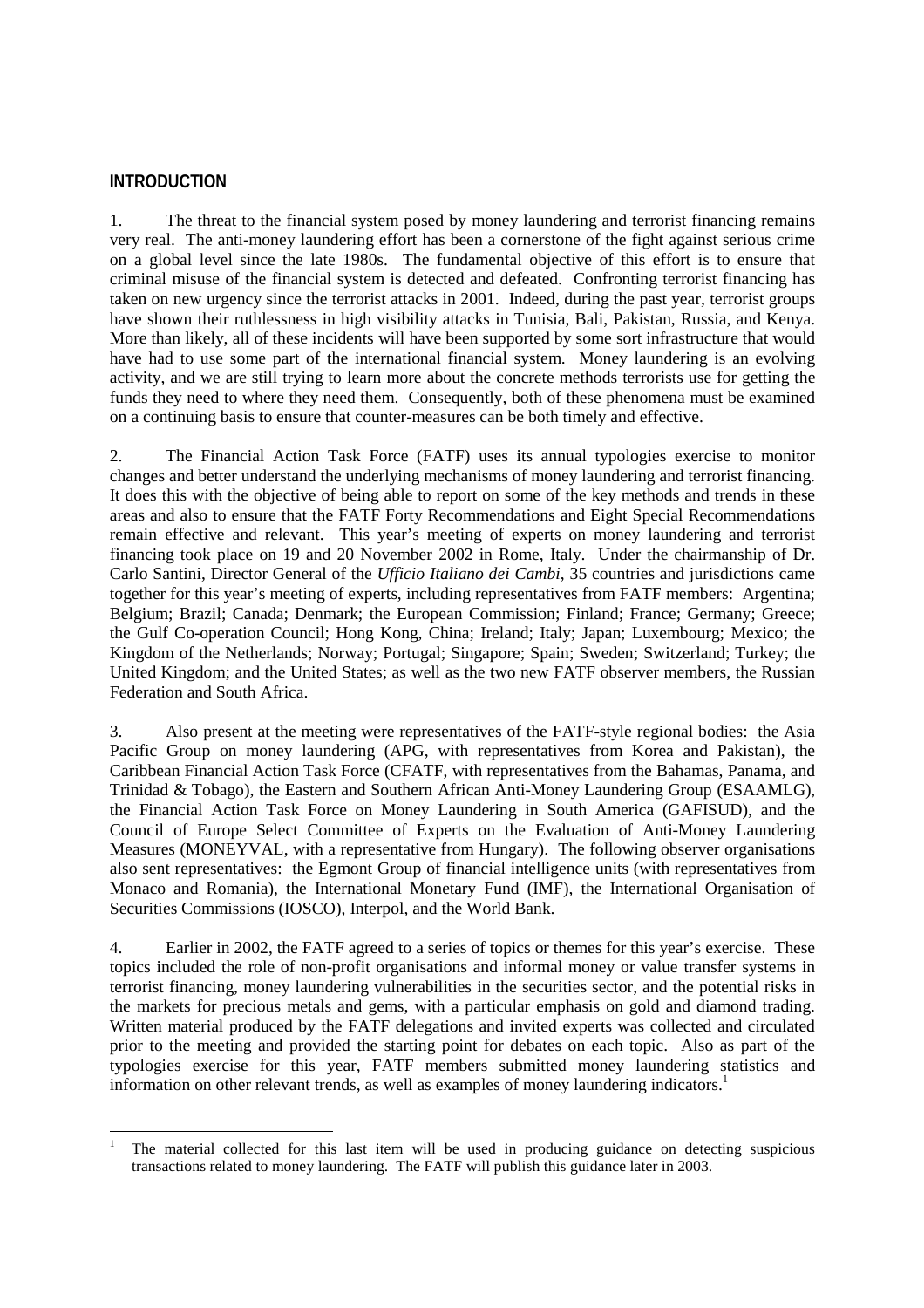5. This report on the FATF-XIV typologies exercise incorporates some of the key findings made during the meeting of experts with the written material circulated beforehand. It is divided into chapters on each of the major topics described in the paragraph above. As is the usual practice of the FATF, the report includes case examples taken from the written contributions and presentations made during the meeting. The texts of these examples are reproduced here – wherever possible – as they were submitted for the exercise. However, country names, currencies and some other details have been modified in order to protect sensitive details of specific investigations.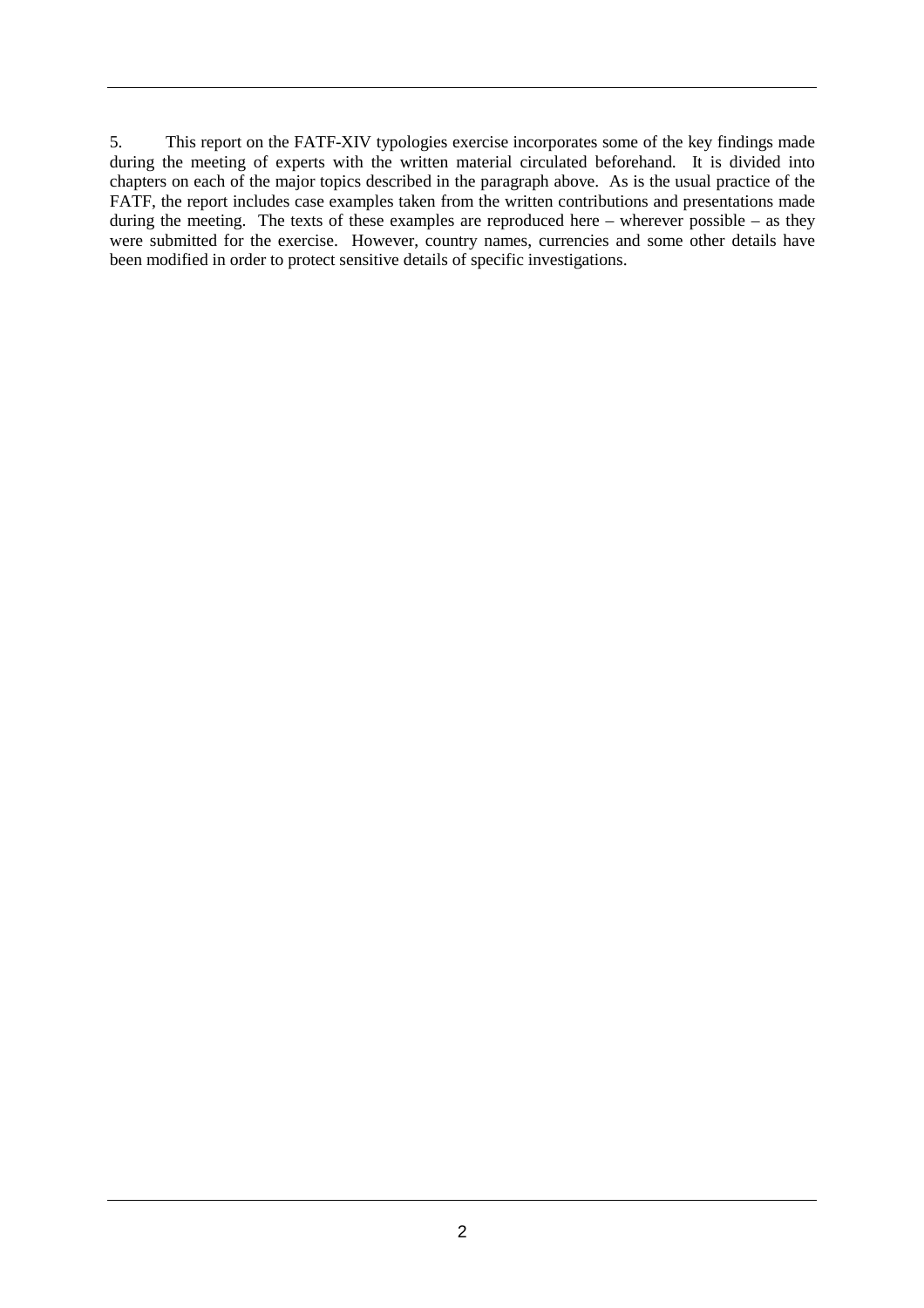# **CHAPTER 1: TERRORIST FINANCING**

#### **General Considerations**

6. Last year's FATF Typologies report made a distinction between "fundraising" or the collection of funds and the "laundering" or processing of those funds. This distinction is taken up again in this year's report as a means of providing a context for the discussion of the misuse of nonprofit organisations and the informal transfer systems by terrorist organisations.

7. Experts believe that the two principal sources of funding for terrorist groups are from illegal and legal revenue generating activities. Terrorist groups may derive income from criminal acts in much the same way that organised crime groups do. One group given as an example both in previous and current typologies exercises derives the bulk of its capital from kidnapping (demanding ransoms) and extortion (of so-called "revolutionary tax" or protection money) in the area that it operates. Another group, also mentioned in previous exercises, uses funds obtained through narcotics trafficking for the bulk of its income. In obtaining funds from illegal activities, the actions of the terrorist group do not differ from those of a non-terrorist criminal organisation.

8. Unlike other criminal organisations, however, terrorist groups may also rely on apparently legal sources of income. Such methods as solicitation of donations, sales of publications, collection of membership dues or subscriptions, and charging fees for cultural or social events are all examples of legitimate sources of funding that may be used by terrorist groups. In some instances, these individual donors may not be aware that their contributions are being used by terrorist groups. In other cases, however, it may be that the donors are aware of the ultimate use that their donations will serve.

9. While terrorist groups may support themselves with funding from illicit and legitimate sources, they "process" these funds – that is, move them from the source to where they will be used – in much the same way that non-terrorist criminal groups launder funds. The FATF experts continue to find that there is little difference in the methods used by terrorist groups or criminal organisations in attempting to hide or obscure the link between the source of the funds and their eventual destination or purpose. One member indicated the following series of techniques and mechanisms that had been detected in relation to terrorist financial activity in his country:

- Front Companies companies which actually carry on business where illegal profits can be co-mingled with revenues derived from legitimate undertakings.
- Shell Companies businesses without substance or commercial purpose and incorporated to conceal the true beneficial ownership of business accounts and assets owned.
- Informal Money or Value Transfer Systems funds transfer systems provided through such systems as *hawala<sup>2</sup>*, *hundi*, *fei-chien* and the *black market peso exchange*.
- Nominees use of family, friends or associates who are trusted within the community, and who will not attract attention, to conduct transactions on their behalf to disguise the source and ownership of funds.
- Structuring (smurfing) depositing of cash or purchasing of bank drafts at various institutions by several individuals, or the carrying out of transactions below reporting thresholds.

 $\overline{a}$ 2 In Arabic, the term *hawala* means "transfer". In this document however, the term *hawala* refers to a type of informal transfer system.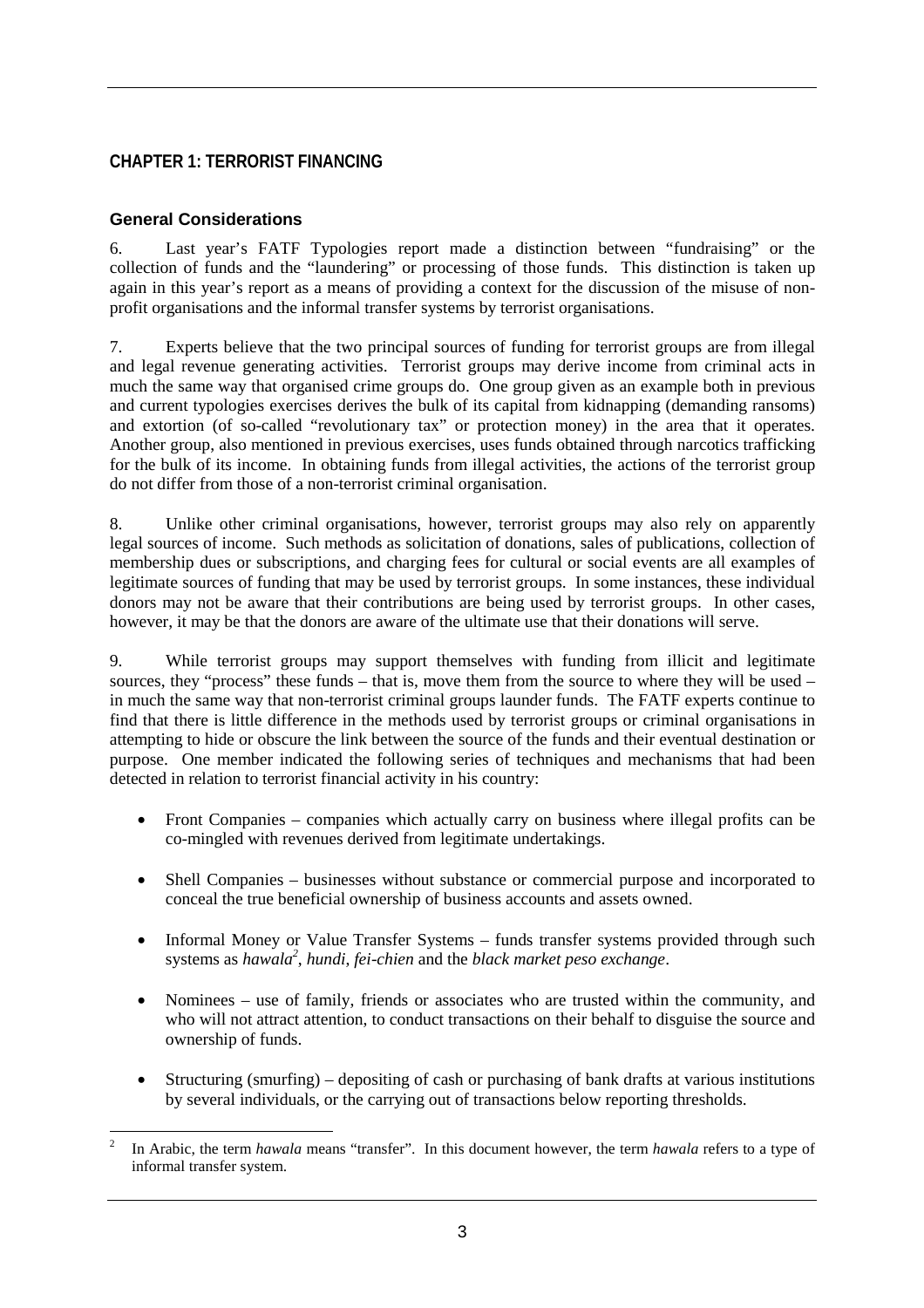- Credit Cards (front-end loaded) creating credit on a card by paying cash on the card allowing the credit to be converted to cash.
- Electronic Funds Transfer use of wire transfers services to transfer funds to associates.
- Currency Smuggling the physical movement of cash from one location to another to disguise its source and ownership.

10. When looking at the individual steps that might be taken to move or dissimulate funds – wire transfers, commingling with legitimate monies, set up of non-transparent legal entities, transfers through informal money or value transfer systems, etc.  $-$  it would be difficult if not impossible to determine by the activity alone whether the particular act was related to terrorism or to organised crime. For this reason, these activities must be examined in context with other factors in order to determine a terrorist financing connection.<sup>3</sup>

# **Misuse of Non-Profit Organisations in Support of Terrorist Financing**

11. In previous FATF typologies exercises, experts have discussed the potential misuse of nonprofit or charitable organisations in support of terrorist fundraising. While it was clear that some nonprofit organisations (NPOs) had played a role in terrorist financing in the past, the extent and nature of this role were not clear. From the examples examined in last year's exercise, it appeared that this role was either as a means of raising funds for terrorist groups and / or serving as a cover for moving funds in support of such activity. Material from this year's exercise, as discussed later in this report, appears to confirm this finding.

12. The voluntary or charitable sector can be described as one of key providers of certain services to society, together with the public and private sectors. Non-profit and charitable organisations, associations and foundations touch almost all aspects of life including education, health, religion, human rights, social justice, humanitarian causes, environment, the arts, culture, sports and recreation. In many countries, they provide essential services, which take such forms as neighbourhood associations, service clubs, advocacy coalitions, food banks, homeless shelters, drug and alcohol rehabilitation programmes, museums, sports clubs, and religious organisations.

13. NPOs are established in a wide variety of legal forms and are subject to varying degrees of control by the jurisdictions in which they are located. Given the diversity of NPO forms and relevant oversight systems, the FATF has adopted a definition of NPOs which is based on their function rather than on their legal form. The term NPO is therefore used with the meaning of any legal entity that engages in the raising or disbursing of funds for charitable, religious, cultural, educational, social, fraternal, or humanitarian purposes, or for the purposes of carrying out some other type of "good works". 4

14. The potential misuse of NPOs by terrorist groups can take many forms. One possibility is the establishment of an NPO with a stated charitable purpose but which actually exists only to channel funds to the terrorist organisation. Another possibility is that an NPO with a legitimate humanitarian or charitable purpose is be infiltrated by terrorists or their supporters. Once in key positions within the

 $\overline{a}$ 3 For a more complete discussion on terrorist financing indicators, see *Guidance for Financial Institutions in Detecting Terrorist Financing* (24 April 2002), available on the FATF website at: http://www.fatfgafi.org/TerFinance\_en.htm. Additional guidance on money laundering indicators will be published later in 2003 4

For further discussion on this topic, see *Combating the Abuse of Non-Profit Organisations* (11 October 2002), available on the FATF website at: http://www.fatf-gafi.org/TerFinance\_en.htm.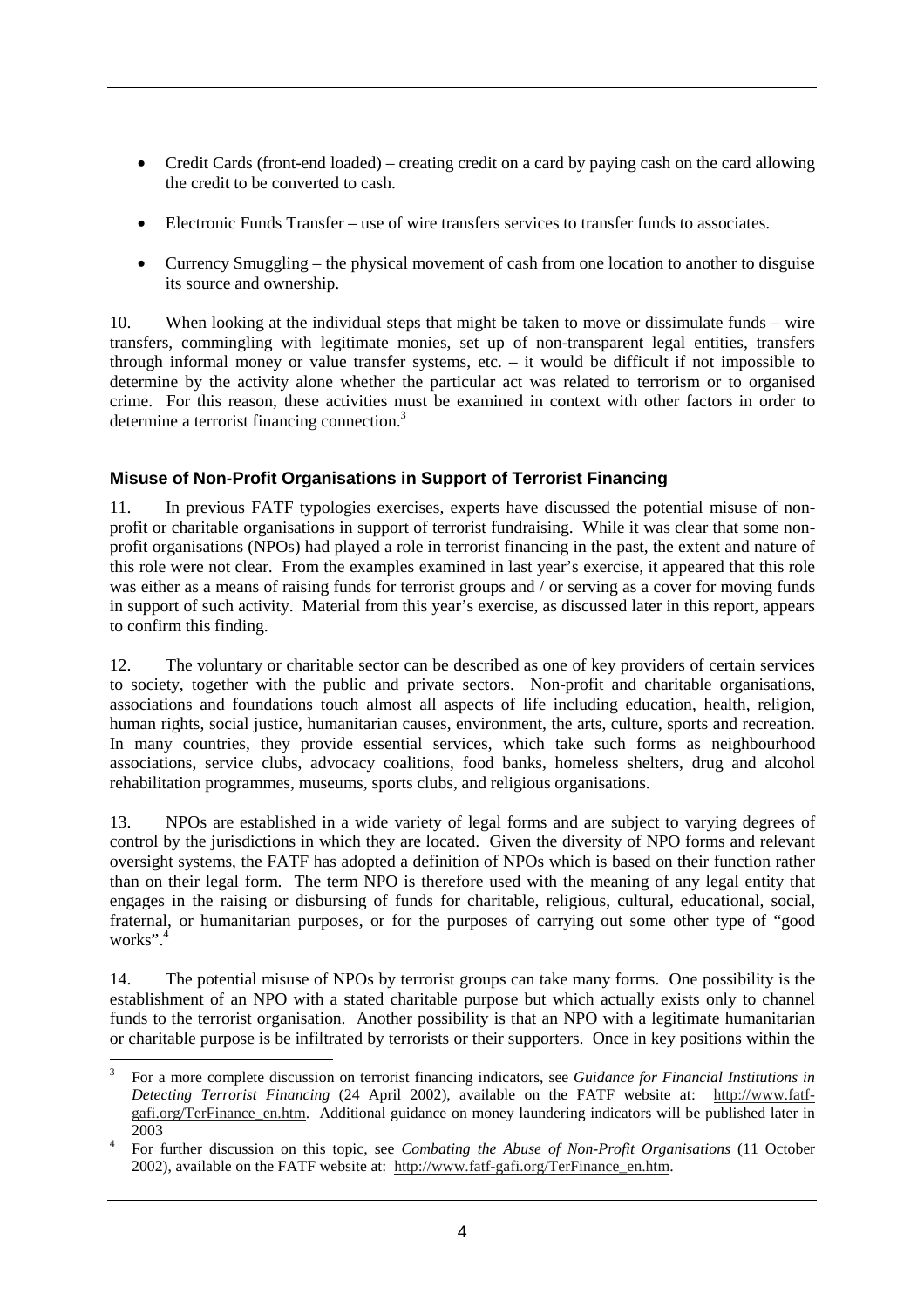organisation, some of the funds collected for ostensibly legitimate charitable causes can be diverted to direct or indirect support of the terrorist organisation. In this latter case, it is often without the direct knowledge of the donors and, in some cases, members of the staff and management of the NPO itself. Still another possibility is for the organisation to serve as an intermediary or cover for the movement of funds – usually on an international basis. In some cases, the NPO support function could also extend to the movement and logistical support of the terrorists themselves.

#### *Example 1: Misuse of a position within an NPO and unwitting donors*

Non-profit organisation P had branch offices in different countries where it had co-operative development projects. Individuals associated with a terrorist organisation ran some of these branches. Organisation P was however unaware that key persons working in its offices in Country X had connections with this terrorist organisation.

Organisation P had a headquarters in Country X, and one of its offices was located in a beneficiary country (Country Y). Despite the fact that Mr. B, the person in charge of Organisation P in Country Y, was not included in the employees' roll in Country X, he nevertheless received donations from different people and international bodies. Mr. B diverted those funds to a terrorist organisation, taking advantage of his position and anonymity in Country X.

This activity was made easier because the project was financed by donors who were unaware of the total amount of money involved. It was therefore possible to maintain an unjustified amount of money. In addition, since the projects were carried out in very remote areas, there was some delay before the beneficiaries discovered that they had only received a small amount of money. The investigation was difficult because the donors were also responsible for verifying the carrying out of the project. In this case, because the donors were certain public sector organisations, the checks were never performed.

# *Example 2: NPO used as part of a network of organisations for channelling terrorist funds*

The financial intelligence unit (FIU) in Country Z received a report from a bank about non-profit organisation A with its registered office in Country Z which held accounts with the bank. The accounts held by Organisation A regularly received cash deposits and international money transfers from another non-profit organisation (Organisation B). These funds were then transferred abroad.

The bank's suspicions were first aroused by a newspaper article in which the name of Organisation B was mentioned as being suspected of having links with the 9/11 terrorist attacks in the US. The article mentioned the existence of links in Country Z with Organisation A and with one of its founding members. After checking its files, the bank found that Organisation A and the founding member in question held accounts at one of its branches.

Police information obtained by the FIU showed that the accounts of Organisation B had been blocked in connection with the enquiry into the 9/11 terrorist attacks. It also emerged that Organisation A and its founders were known to foreign police forces in connection with enquiries into groups suspected of links to the Al-Qaida network, one of the organisation's founders also having been arrested in connection with 9/11.

The FIU's analysis showed that Organisation B was active in Country Z as an intermediary for Organisation A. The funds transferred from abroad to the account of Organisation A on the instructions of Organisation B as well as the cash deposits were then transferred abroad to the accounts of other non-profit organisations. In the light of these elements, the transactions on the accounts of Organisation A may have been linked to the financing of terrorist activities. Consequently the FIU transferred this file to the public prosecutor's office, which initiated an investigation.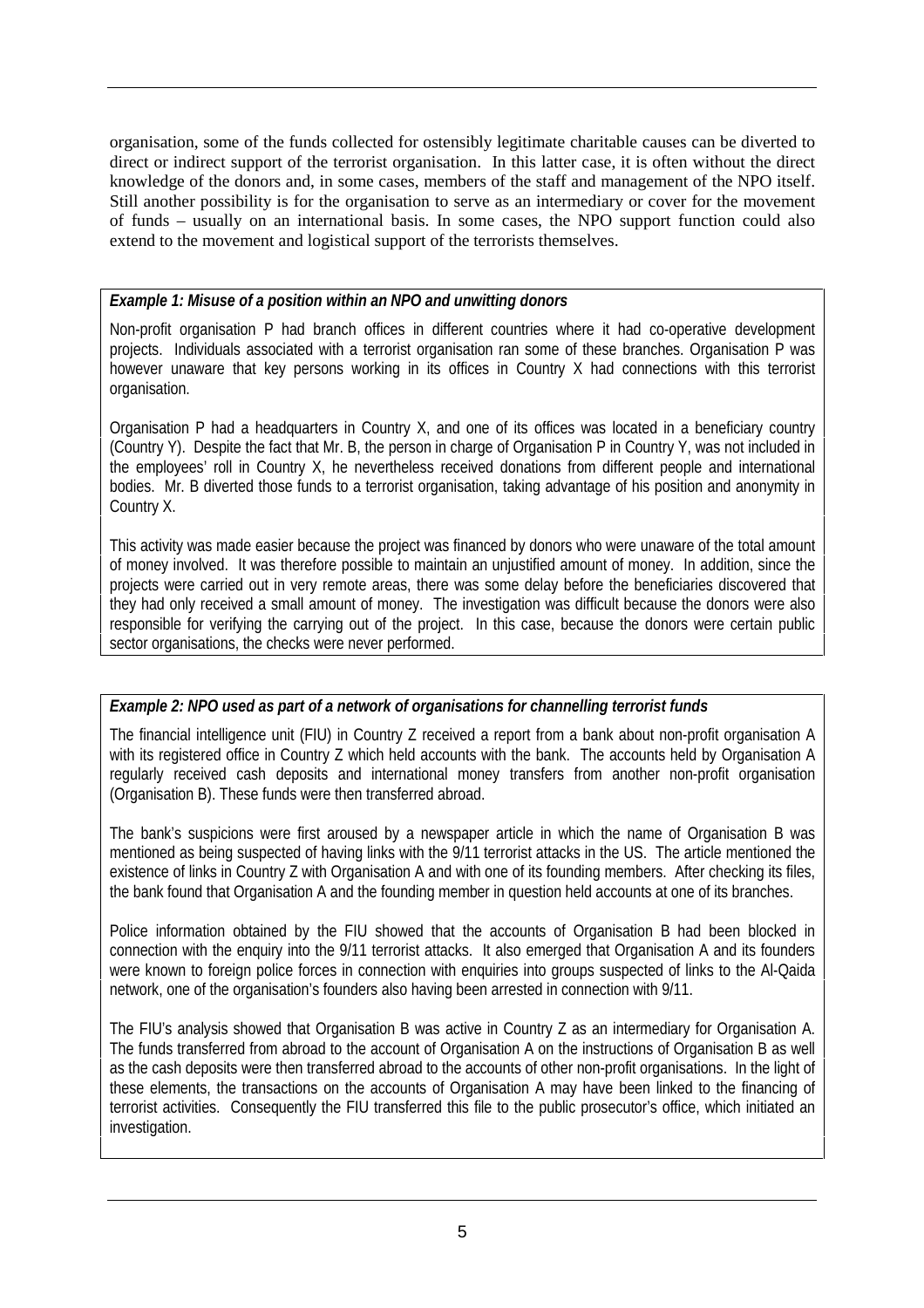Recently the names of the Organisations A and B appeared in the *US Executive Order 13224 on terrorist financing*. The competent authorities also forwarded these names to be added to the consolidated list under UN Security Council Resolution 1267 (1999) for the freezing of assets.

#### *Difficulties in detecting misuse of NPOs*

15. FATF experts highlighted the difficulties in detecting misuse of NPOs by terrorist organisations. In certain instances, the connection between an apparently suspicious financial activity and terrorist financing was determined because the persons or entities involved – or linked to the NPO in some other way – were included in the UN Security Council Resolution lists of persons and entities associated with terrorism.<sup>5</sup> After establishing an alleged terrorist connection through the lists the authorities must then conduct their own financial investigations and attempt to obtain additional information from abroad.

16. Internationally, the variety and the different standards of professional record keeping and accounting procedures used within NPOs – especially from jurisdiction to jurisdiction – make the identification of potential "rogue transactions" very difficult. The concept of regular alms giving in certain cultures means that there are a large number of legitimate small donations to some charities, thus further complicating investigations into potential abuse. Furthermore, as terrorists learn the methods used by law enforcement and the regulatory bodies to discover misuse, their sophistication in disguising illicit funds will increase, making detection more difficult.

#### *Counter-measures*

17. One of the Special Recommendations issued by the FATF in October 2001 (SR VIII) specifically addresses the issue of NPOs. It proposes that countries take steps to ensure that NPOs cannot be misused by terrorists to finance their activities. During the past year, the FATF has worked on developing additional guidance for SR VIII. In October 2002, it published a best practices document<sup>6</sup>, which offers concrete examples of actions that can be taken to ensure that NPOs are not co-opted by terrorists.

# **Informal Money or Value Transfer Systems and Terrorist Financing**

18. Concerns have been raised from a number of sources that terrorist groups may be using channels outside of the traditional financial sector in order to move their funds. Since last year, a great deal of attention has been focused on the possibility that terrorist financing takes place through informal money or value transfer (IMVT) systems, particularly through hawala. This year, the FATF experts were asked to identify examples of such activity and attempt to show any links to terrorist financing.

# *What are "Informal Money or Value Transfer Systems"?*

19. An informal money or value transfer system is one in which money is received for the purpose of making it or an equivalent value payable to a third party in another geographical location, whether or not in the same form. Such transfers generally take place outside of the conventional banking system through non-bank financial institutions or other business entities whose primary business activity may not be the transmission of money. The transactions of IMVT systems may sometimes

 $\overline{a}$ 5 UN Security Council Resolutions 1267 (1999) and 1390 (2002)

<sup>6</sup> See *Combating the Abuse of Non-Profit Organisations: International Best Practices*, (11 October 2002), available on the FATF website at: http://www.fatf-gafi.org/TerFinance\_en.htm.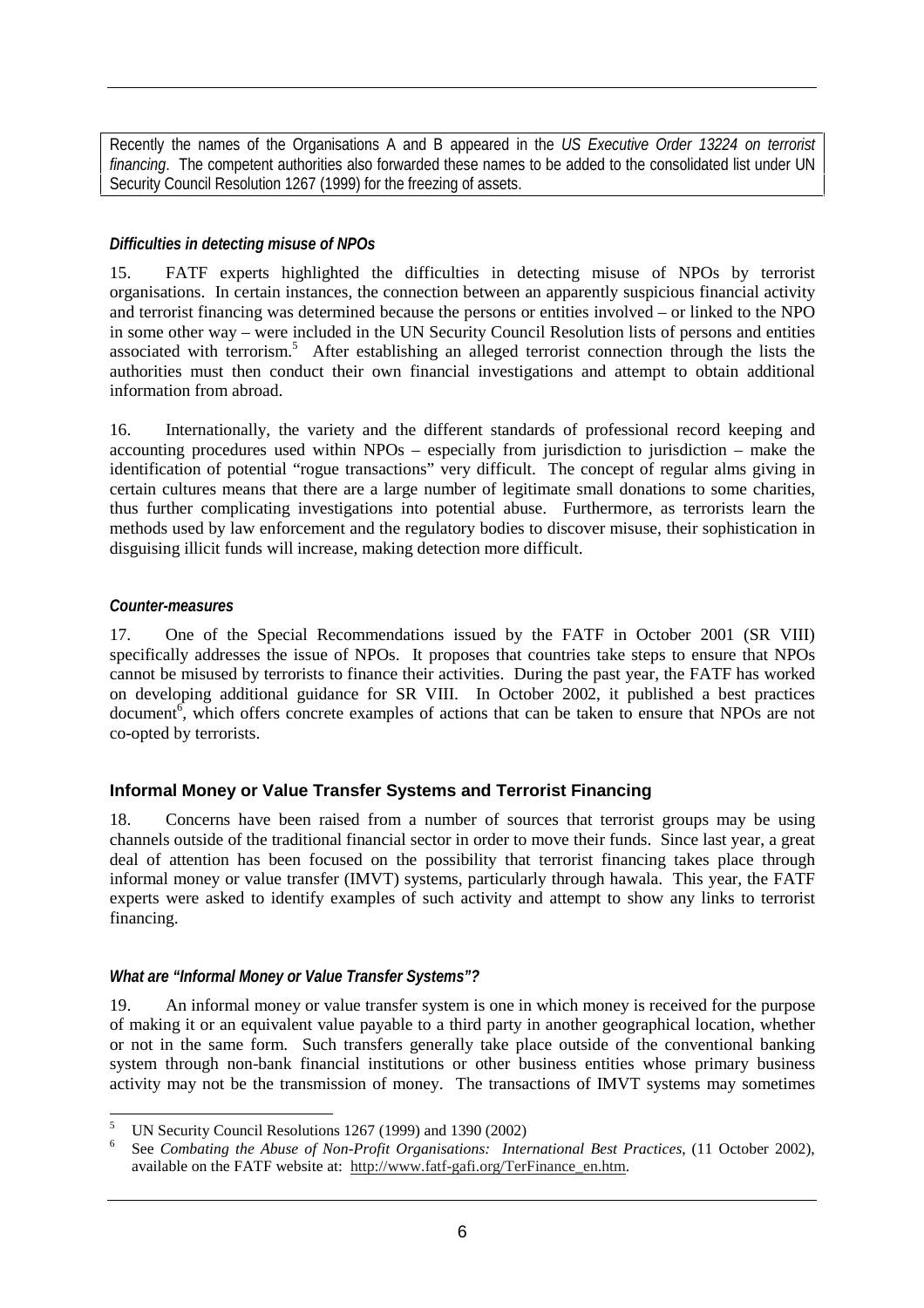interconnect with formal banking systems (for example, through the use of bank accounts held by the IMVT operator). In some jurisdictions, IMVT systems are often referred to as *alternative remittance services* or *underground / parallel banking systems*<sup>7</sup> . Often there are ties between certain systems and particular geographic regions, and such systems are therefore also described using a variety of specific terms, including *hawala*, *hundi*, *fei-chien* and the *black market peso exchange*.

20. To transfer money through an IMVT, a customer presents funds to an IMVT operator<sup>8</sup> in his or her location and requests that they be transferred to an individual in another location. The IMVT operator receives the funds and then communicates with an IMVT operator at the transfer destination to request that funds be paid out to the individual identified by the initial customer. The communication may occur by telephone, facsimile or internet. The initial IMVT operator generally charges the customer a small fee or percentage of the transfer amount. While in some cases the two IMVT operators may work for the same business, generally the relationship between the two is simply based on trust and may be built on family, ethnic or linguistic ties, as well as business connections.

21. While in theory IMVT operations would tend to be balanced by funds being transferred in both directions, in practice the volume of transfers may be higher in one direction or the other. Consequently, IMVT operators need to "settle" their accounts. This may be done simply by transferring funds through the conventional banking system, physical shipment of currency, or else through one or a series of commercial or trade transactions.<sup>9</sup>

22. IMVT systems are in many countries an important means for transferring money. Indeed in some cases, they may be the sole reliable method available for getting funds to recipients in remote locations or those regions that do not have other types of financial services available. In more developed countries, IMVT systems often support immigrant populations desiring to repatriate earnings. Because these systems operate outside the conventional financial system, however, IMVT systems are also vulnerable to being used by criminals desiring to move funds without leaving an easily traceable paper trail. FATF experts have for years indicated IMVT systems as key facilitators of the movement of funds generated by criminal activity. Cases provided for this year's typologies exercise appear to confirm that IMVT systems continue to be exploited by criminals. The examples also show that it is often impossible to determine simply by the existence of an IMVT operation whether funds flowing through it are legitimate or not.

# *Example 3: Informal money or value transfer system supported by import/export activity*

This case is derived from the statement of a suspect arrested on suspicion of illegally staying beyond the period of his visa in Country M. As a result of investigation, two suspicious bank accounts were identified. Approximately 1,100 individuals transferred a total of approximately USD 26 million to these two accounts.

In November 2001, a national from Country S was arrested in Country M on suspicion of unlicensed banking. The investigation revealed that this subject had been running an informal funds transfer system (*hawala*) for almost four years. Three other individuals, who had already left Country M, were also identified as associates. This group of IMVT operators settled the balance between Countries M and S through import/export transactions relating to car parts. The outline of their operation is described as follows :

 $\overline{a}$ 7 The FATF has dealt with this subject before (see the *FATF-XI Typologies Report* [3 February 2001], available through the FATF website at: http://www.fatf-gafi.org/FATDocs\_en.htm#Trends).

The IMVT operator is known as a *hawaladar* for transfers through *hawala*; IFT operators are known by other terms in other IMVT systems.

For additional explanation of how IMVT systems work, see *The Hawala Alternative Remittance System and Its Role in Money Laundering* (January 2000) published by INTERPOL and *Informal Funds Transfer Systems: An Analysis of the Hawala System* (November 2002) produced by the International Monetary Fund and the World Bank.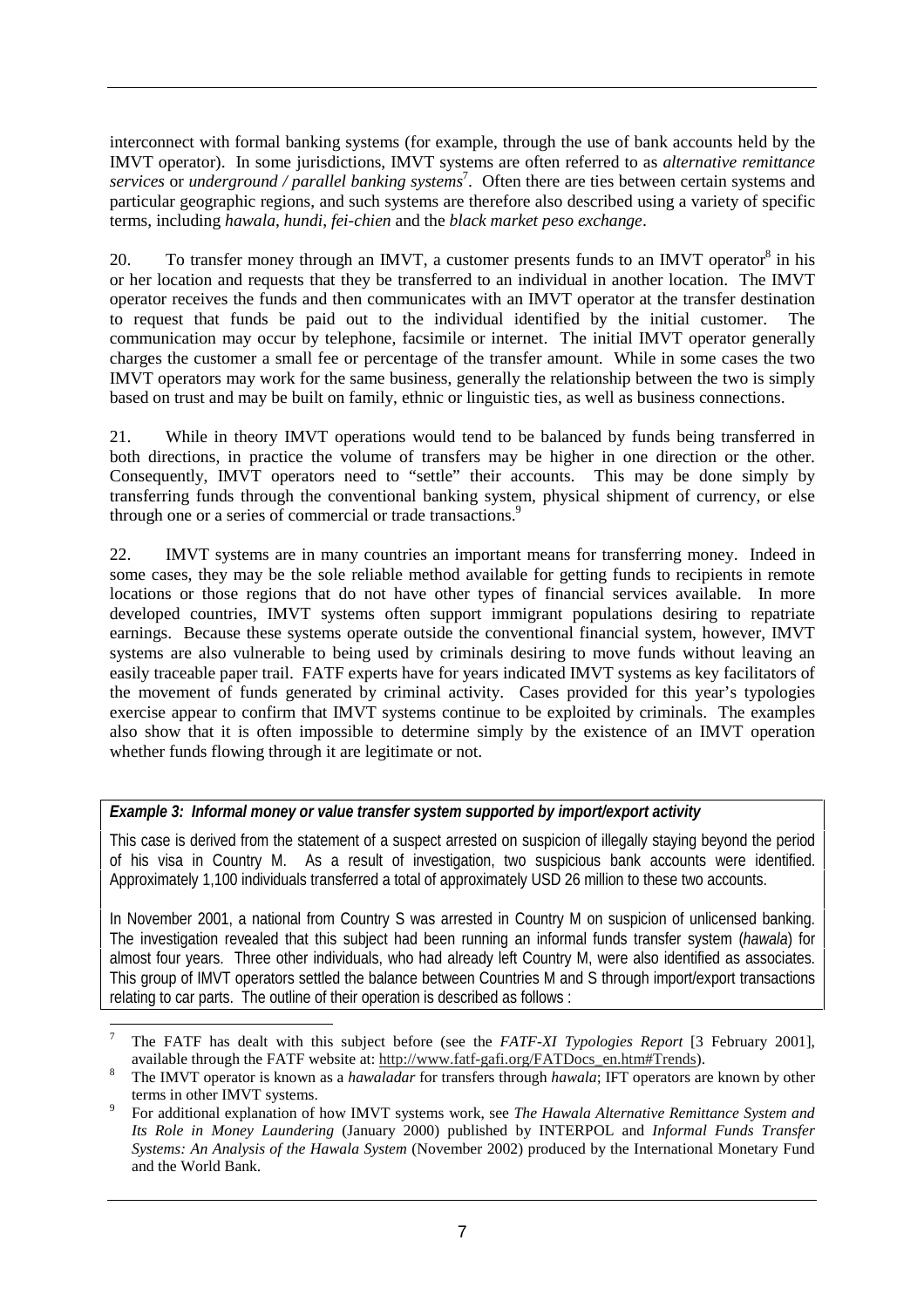1. A company exported car parts from Country M to an importer in Country S while charging a certain price (for example, USD 20,000)

2. The importer from Country S pays 50 percent of the price (USD 10,000) directly to the exporter in Country M.

3. The group of IMVT operators pays the other half of the price (USD 10,000) to the exporter in Country M.

4. In return, the importer in Country S pays 50 percent of the price (USD 10,000) to the group's account in Country S to settle the balance. The payment is made in local currency and at a rate advantageous to the receivers, so that the group makes a certain profit from this transaction.

It should be noted that the group of IMVT operators did not charge the customers a commission, which made this payment system even more attractive to the customers.

#### *Links between IMVT systems and terrorist financing*

23. Terrorist groups are believed by the FATF to use many of the same methods for moving or hiding their funds as those used by non-terrorist criminal organisations. This year, many FATF members reported uncovering cases in which IMVT systems had apparently been used for or had been created for the intention of supporting terrorist financing. The difficulty in detecting such activity is linked to the nature of IMVT systems themselves, that is, the fact that they operate outside the regulated financial sector.

24. Many jurisdictions have identified cases through suspicious transaction reports filed by financial institutions and which indicate that a particular business is involved in IMVT activity. Information linking any of this activity must then often rely on other sources such as other ongoing law enforcement investigations or intelligence information related to the individuals or businesses involved. According to one FATF member, IMVT systems increasingly utilise the mainstream banking system, particularly if they handle large amounts of cash. It would seem that the more often that IMVT operators use conventional financial institutions, the easier it would be to detect them. Nevertheless, there is still no easy way to obtain intelligence information that would show direct terrorist financing links.

25. In one example, IMVT activity was detected by a financial institution and reported through a suspicious transaction report. Further investigation proved that the monies involved were indeed part of an IMVT service that was providing support to terrorist groups. The key indicator for the financial institution in detecting the IMVT operation was that, although the business involved was small, its bank account had a turnover that was not commensurate with what one would expect for a business of its size and type. It should be noted that this could also be an indicator of involvement in the laundering of non-terrorist criminal funds. Only after further examination of other factors in this case was the link to terrorists determined.

# *Example 4: IMVT activity revealed through large turnover in small business account*

Investigations were triggered by several reports of suspected money laundering filed by various banks over a period of three years in respect to a national of Country N born in South Asia. Although the suspect only ran a small business with an annual turnover of around USD 150,000, between USD 1.7 and USD 3.5 million a year flowed via his private accounts.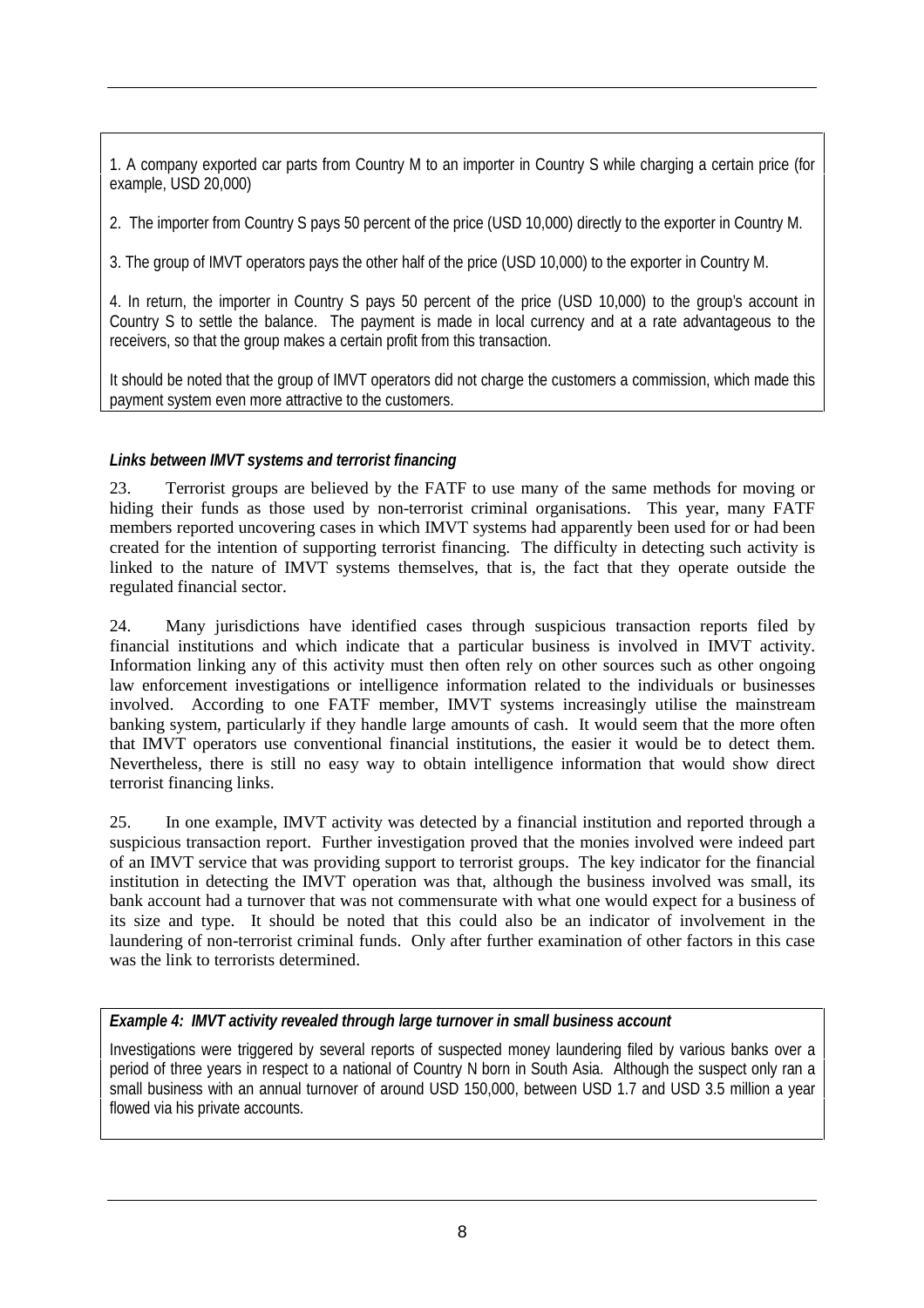Investigations revealed that the suspect's business was the "headquarters" in Country N of an international "underground bank" with "branches" in several Central Asian and European countries. He had set up a "chain" in Country N numbering 14 "branches". In addition to small amounts intended to support relatives in the transferring parties' home countries, this illegal banking system was used to transfer considerable sums for human being smuggling into Europe.

In May 2000, the suspect and the manager of one "branch" of his system located in Country H, who was in Country N for a short while, were arrested. A number of properties were searched in an operation that took place throughout Country N. A writ of attachment for approximately USD 350,000 was issued against the suspect. Around USD 140,000 in cash was found in his safe and the money was confiscated in order to prepare the forfeiture. In addition, a debt-securing mortgage was registered for his house, which he had bought in cash for USD 400,000 shortly before his arrest.

The two accused persons, who admitted to the operation, have now been sentenced to imprisonment for violating provisions of Country N's legislation on foreign residents. The accused voluntarily renounced his claim to the confiscated cash amount of USD 140,000.

# *Example 5: IMVT service supports operations of a terrorist group*

A recent successful money laundering investigation concerning a bureau de change operation uncovered evidence of the laundering of terrorist funds, derived from international smuggling. Certain similarities existed with the *hawala* system in that there were substantial cash payments into the bureau de change which were not reflected in its principal books and records nor were they reflected in the bureau de change's bank account. The bureau de change held a huge cash reserve which was drawn upon, when necessary by members of the terrorist organisation. In addition, the bureau de change would remit payments from its legitimate bank account to entities in other jurisdictions, on behalf of the terrorist organisation, which upon investigation was shown to be payment for contraband.

26. Several delegations noted a trend whereby there appears to be a link between specific NPOs and IMVT systems. Certain NPOs that disburse funds or provide assistance in some developing countries use IMVT systems to get necessary funds to remote locations or to areas that are not adequately served by traditional financial institutions. The observations made by the FATF experts appear to be something else. In one instance, the law enforcement authorities discovered that an NPO's headquarters was located in the same office as an IMVT service, which had already been linked to money laundering operations. The authorities in three other FATF member countries have observed the trend that certain IMVT services are avoiding new requirements to register or obtain a license by re-establishing themselves as NPOs. By avoiding registration as a money remitter, the supposed NPOs could then theoretically continue to remit money without having to submit to the oversight of the financial regulatory agency.

# *Example 6: NPO used as a cover for an IMVT service*

The financial supervisory authority (FSA) of Country D has detected an increasing tendency for underground banking businesses with worldwide operating networks to try to circumvent the obligation to obtain a license by establishing themselves an incorporated association to serve as a cover for their illegal business of remittance services.

In several cases Country D's FSA shut down unauthorised remittance businesses. Later, however, the FSA found out that the same persons continued the business but had established and registered as associations for charitable purposes and hoped somehow to have placed their illegal business out of reach of the FSA. One typical example is the case of Association L for help in an African country (Country K) and with its headquarters in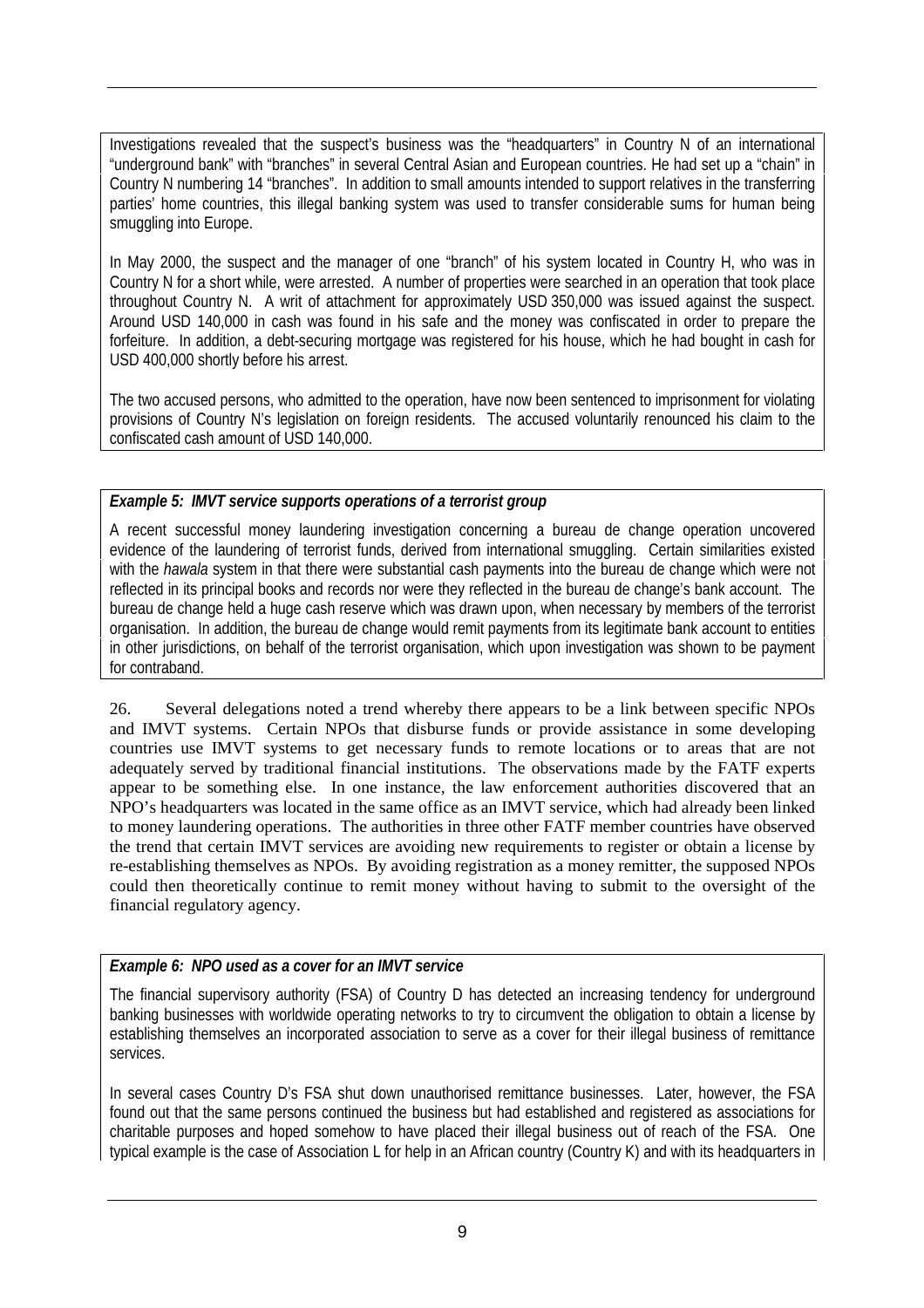Country D. It is part of an obviously worldwide operating network including for example offices in Europe, North America, the Pacific region and the Middle East. The pattern used is the same in all of the known cases as for the Association L case: The Country D branch of this association collected money from its principals and promised them to transfer and disburse the money to specified beneficiaries especially in Country K. Since its registration in mid-January 2002 until July 2002 Association A transferred approximately USD 500,000 before the office was closed down again.

#### *Counter-measures*

27. In this area as well, the FATF issued a Special Recommendation (SR VI) in October 2001. The intention of SR VI is to increase the transparency of alternative remittance (IMVT) systems vis-àvis national authorities by attempting to bring them under some sort of oversight. Specifically, the Special Recommendation calls for, as a minimum, the licensing or registration of IMVT operators and the application of relevant FATF Recommendations dealing with the financial sector. The response from FATF members has varied. Some members have taken the approach that IMVT systems should be dealt with in exactly the same way as other funds remitters in that they should be licensed and / or registered and then subject to the same oversight procedures as conventional financial institutions. Others have simply established licensing or registration systems. The FATF is working on additional guidance on SR VI in the form of an interpretative note<sup>10</sup> and a best practices paper.<sup>11</sup> These documents will be published later in 2003.

28. One point that was emphasised by several experts is that IMVT systems provide a service that for the most part deals with funds from legitimate sources. While the need to increase the transparency of such systems is becoming almost universally recognised, including by jurisdictions outside the  $FATF<sup>12</sup>$ , there is some concern that an overly restrictive approach may under certain circumstances have the opposite effect in pushing IMVT systems further underground. In addition, some experts in this area believe that solutions for dealing with IMVT systems must be found in the larger context of improving basic financial services infrastructure and regulatory / oversight regimes in those countries that are the primary receiving locations for IMVT operations.

 $\overline{a}$ <sup>10</sup> Published 14 February 2003 and available through the FATF web site at http:\\www.fatf-gafi.org.

 $11$  To be published later in 2003.

<sup>12</sup> See the *Abu Dhabi Declaration on Hawala* (16 May 2002).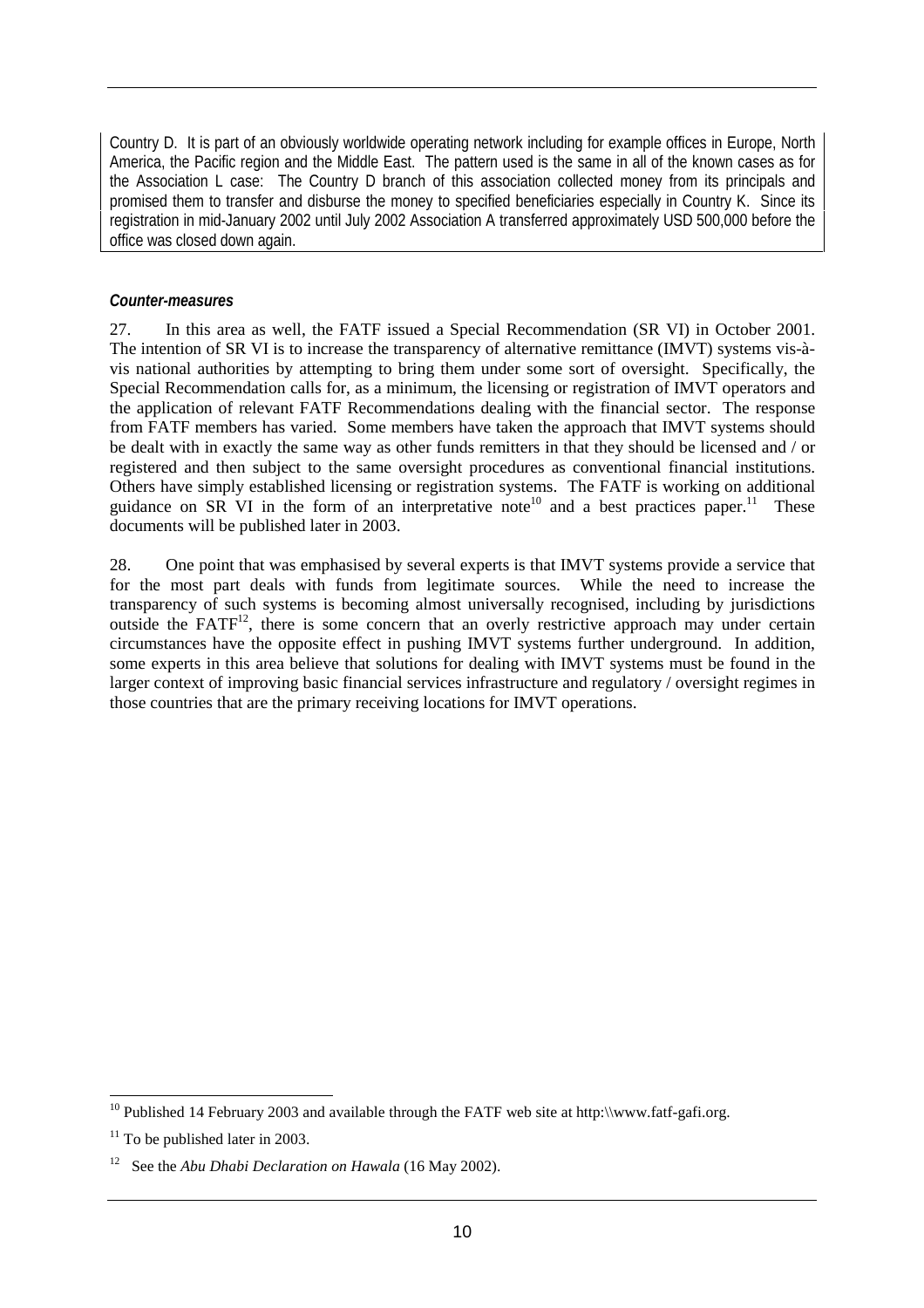# **CHAPTER 2: MONEY LAUNDERING THROUGH THE SECURITIES SECTOR**

29. The FATF has attempted to examine the issue of money laundering through the securities sector before; however, it was hampered by the fact that there was little concrete information on how or if the markets were being used for such purposes. Indeed, although securities brokers have been covered by the obligation to make suspicious transaction reports for several years in some FATF members, the numbers of reports from the sector in general have not always corresponded to the relative size of the securities market. For this year's exercise, FATF experts were invited to look more closely for money laundering cases that were somehow related to the securities sector, whether through the misuse of various types of trading operations, the establishment of legal entities, or exploitation of various market mechanisms. The effort was successful in that many FATF members were able to locate relevant material based on money laundering cases or disclosures of suspicious transactions.

# **How can the securities market be used for money laundering?**

30. The securities sector on a global scale is characterised by its diversity, the ease with which trading can now take place (through electronic trading for example), and the ability to perform transactions in markets with little regard to national borders. These characteristics make securities markets attractive to the ordinary investor looking for a good return on his or her money. These same characteristics, along with the sheer volume of transactions in many markets, also make the securities sector a potentially inviting mechanism for the laundering of funds from criminal sources.

31. The illegal funds laundered through the securities sector, according to FATF experts, may be generated by illegal activities both from outside and from within the sector. For illegal funds generated outside the sector, securities transactions or the creation of legal entities are used as the mechanism for concealing or obscuring the source of these funds. In the case of illegal activities carried out within the securities market itself – for example, embezzlement, insider trading, securities fraud, market manipulation, etc. – the securities transactions or manipulations generate illegal funds that must then be laundered. In both cases, the securities sector appear to offer the launderer the potential for a double advantage in allowing him to launder illegal funds and to acquire an additional profit from the related securities fraud.

# *Acceptance of cash and the entry of illegal funds into the securities sector*

32. In many securities markets, only certain permitted persons or firms, such as stockbrokers, banks or certain independent financial advisors may perform transactions. These market operators are generally restricted or prohibited outright from accepting cash to carry out such transactions. Many of the FATF experts indicated that criminal funds in the form of cash must therefore be introduced into the financial system before entering the securities sector. Consequently, the use of the securities sector for laundering was considered by the experts to be primarily part of the layering and integration stages of money laundering.

33. Despite this view that the securities sector is unsuitable for the placement stage of laundering, a few cases provided by FATF members this year were examples in which a broker had accepted cash payments in violation of industry practice or formal rules against the practice. While the acceptance of cash likely represents the minority of laundering operations in most markets, the reliance on commissions as a source of income for securities market professionals – as was emphasised by more than one of the experts – can exert pressure to accept cash in violation of rules or procedures.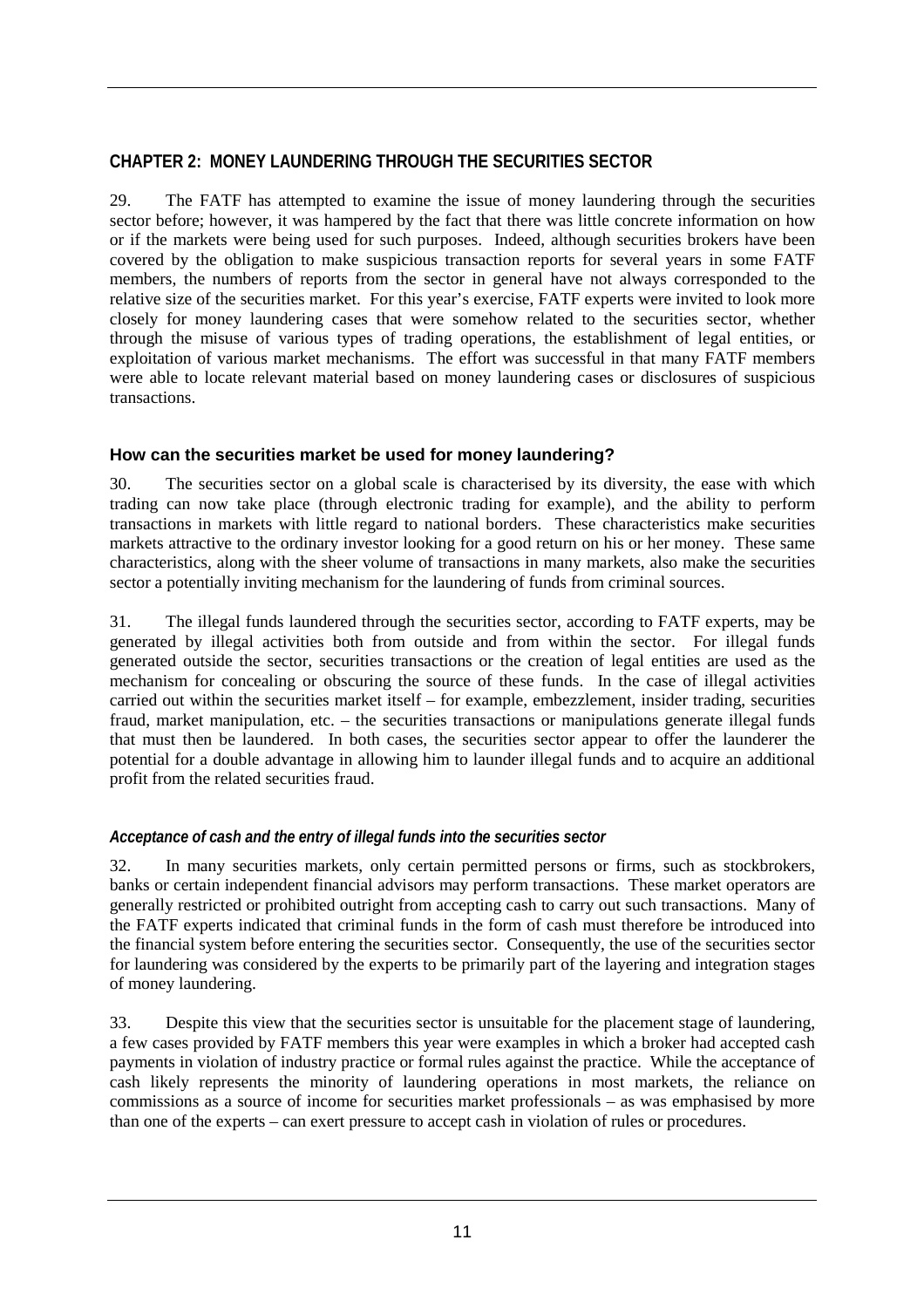34. Given the size of the securities sector in some financial centres, it is reasoned by certain of the FATF experts that such markets could be a destination for large-scale criminal laundering. As mentioned above, to gain entry to the market, the launderer would require the assistance of a willing securities professional. With the financial resources available to organised crime groups, there is the inherent risk of corruption being used to gain entry to the sector. This means that illegal funds could enter the financial system through, for example, a co-opted professional service provider. As in other financial sectors, a further potential danger may be that some securities practitioners fail to comply with their customer du diligence obligations under the assumption that all customer due diligence obligations have already been performed by the financial institutions, professional service providers or other parties that send the funds to be invested.

35. Another way for illegal cash to enter the system is when certain types of securities trading operations are not covered by any cash acceptance restrictions. One FATF member described, for example, the difficulties encountered by its law enforcement and stockbrokers in dealing with the potential exploitation of margin trading for money laundering purposes. In an effort to turn a quick profit, settlement of trades in the margin trading market of the member's jurisdiction is often left until the last minute. Accordingly transfers and cheques are not used, as they take too long to clear, leaving cash as a popular settlement method. It is not uncommon for traders in the jurisdiction concerned to walk from one bank to another with large sums of money rather than use a bank draft in order to avoid handling charges. Settlement in cash makes it difficult for the broker to know for sure who is behind the deal. In these situations, the stockbrokers tend to assume that the banks receiving the cash have taken all steps to perform due diligence checks on customers and to make any necessary disclosures on transactions involving funds of suspicious origin. This type of settlement occurs in the markets of only a few countries.

#### *Example 7: Stockbroker accepts criminal funds in cash*

A stockbroker in Country C continuously accepted cash deposits from a client in the range of USD 7,000 to USD 18,000. The funds were placed in the money market fund of the client's sister and withdrawn through the issuance of cheques. After the broker was arrested on unrelated embezzlement charges, the client's identity became known to law enforcement. When the police conducted a background check on the client, it was revealed that the stockbroker's client was a known drug dealer.

# *Example 8: Cash criminal proceeds placed in the financial system through margin trading*

This case involved the theft of some USD 384 million from a bank in Country T over the ten-year period from 1992 to 2001. The money was sent to Country G and laundered through a serious of companies and accounts (to date 80 companies and 550 bank accounts are involved, but this is growing as the investigation progresses). Much of the money was invested in the property and stock markets in Country G and ultimately used at will by the four principle thieves for whatever they wanted. At one time in the mid-nineties one of the thieves was reported as being the largest margin stock investor in the Country G market. There was a huge turnover in stocks and shares through some of Country G companies, as well as dividends from shares held long term. The true extent of the dealing is only just coming to light but it is evident that the majority of the funds stolen in Country T occurred after 1997 when a regional economic downturn adversely affected the local property and stock markets. It is of interest that no disclosures were ever made by stockbrokers about the dealings of these companies. At this time four people have been charged with money laundering and have been released on bail, and a number of other people are fugitives.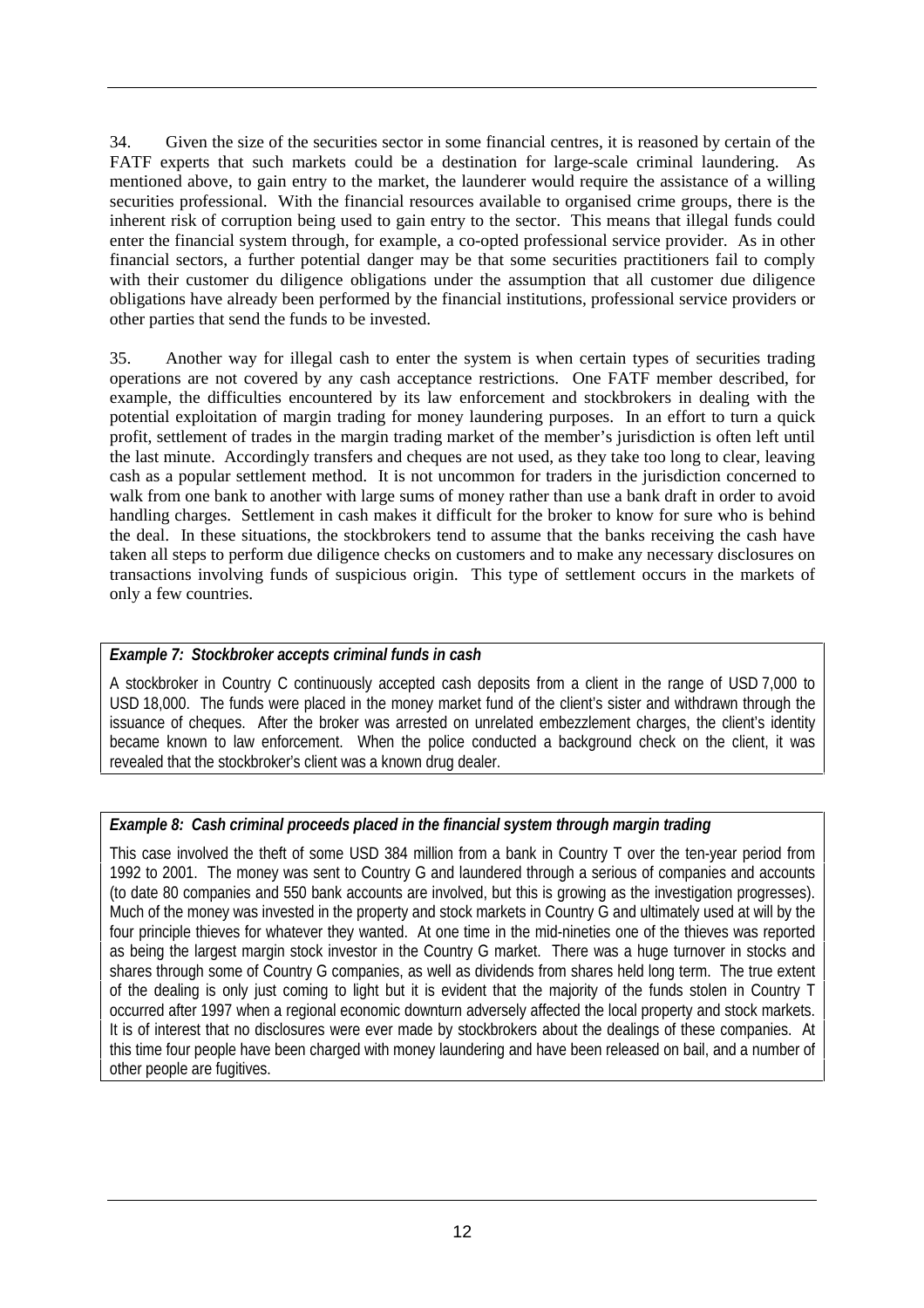# **Layering of illegal funds**

36. Another way to use the securities sector to launder illegal funds generated by non-securities related criminal activities is to purchase securities with illegal funds that have already been introduced into the financial system, that is, at the layering stage of laundering.

#### *Example 9: Fraud money invested in securities market*

A brokerage firm opened several accounts for a group of twelve linked individuals, including a non-resident account that was used to record very large movements and apparently to centralise most of the suspected flows, which totalled more than USD 18 million.

The launderers used the following two mechanisms:

- the accounts of some of the parties involved were credited with large sums received from countries of concern, which were invested in the stocks of listed companies in Country W; and

- the accounts of the individuals concerned were credited with sums from regions of concern, which were transferred to the non-resident account (the first accounts were used as screens).

This securities buy/sell mechanism was used to filter the flows through the broker and subsequently the clearer and custodian. Once filtered, the funds were sent to locations in regions of concern and offshore financial centres.

This information showed that the co-opted broker had been used to launder the proceeds from various forms of frauds. The manager of the brokerage firm served as a relay for the criminal organisations involved.

# **Setting up a company as a front for money laundering**

37. In certain instances, mechanisms within the securities sector may be used for laundering funds regardless of whether their illegal origin is within or outside the securities sector. One such method is the establishment of a publicly traded company specifically to serve as a front for a money laundering operation. The typical example of such a scheme is for a criminal organisation to create a company for a legitimate commercial purpose and then to commingle illegal funds with funds generated by the legal commercial activity. Usually, the company would have to use various fraudulent accounting practices in order to succeed in such an operation. The establishment of various offshore entities through which funds may be channelled offers another way of obscuring the true intent of the operation. The advantage of using a publicly traded company for such a scheme is that its owners could profit twice from the mechanism: first in creating a successful means of laundering criminal funds and secondly in selling shares in the business to unwitting investors.

# *Example 10: Listed legal entity created specifically for laundering illegal funds*

In 1994 a small eastern European enterprise was incorporated in Country A and started trading on a venture capital market. Company B supposedly manufactured magnets at its European subsidiary and was also in the business of trading oil to and from the former Soviet Union. During this period, the company was reporting tens of millions of dollars in sales and its year over year sales growth was double digit. The company's head office was located in Country C and in 1996, as a result of its dramatic growth, it met the listing requirements and its shares started trading on one of the stock exchanges of Country A.

The company was able to attract a high profile board of directors, including a former high ranking politician and was represented by a well-known established law firm. It had been identified that the founding shareholders of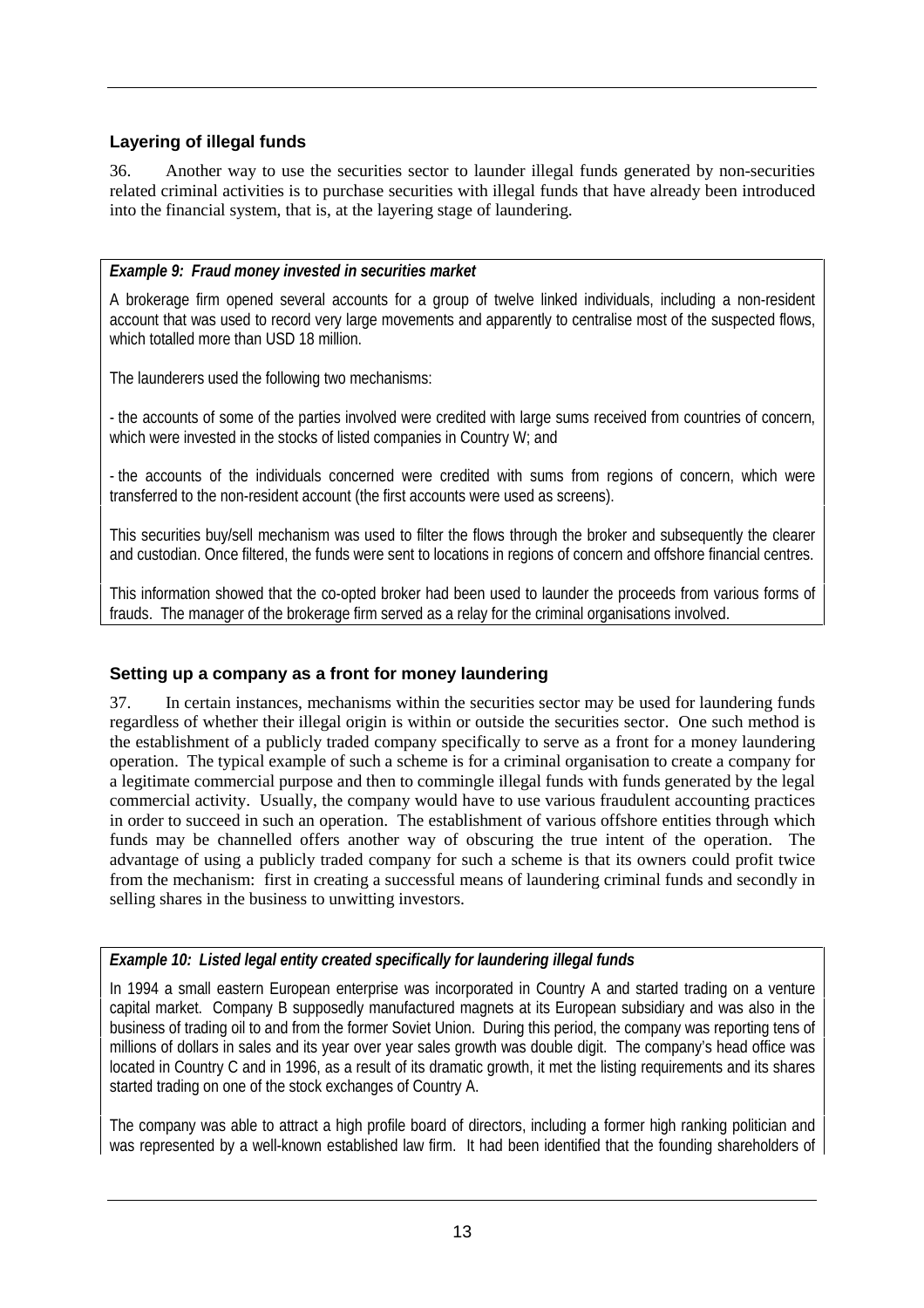the European enterprise were connected to an Eastern European organised crime group and whose interest in the company had been relinquished through a series of transaction in European and Caribbean "tax havens".

In the spring of 1997, Company B sought to raise an additional USD 74 million to make acquisitions and assist in the operations of the Company. The staff of the securities regulator agency in Country A became aware of "soft" intelligence that was impossible to confirm that raised concerns about the ongoing role of the Eastern European organised crime group in Company B. After an initial audit by a firm located in Country C, with the help of subaudit by an accounting firm from the country of the European subsidiary, after a special review by a major international accounting firm of the original audit and after a new audit by a different major international accounting firm, all of which gave Company B a clean audit, the USD 74 million prospectus was receipted.

Four months after giving Company B a clean audit opinion, the auditors advised the company that they were extremely concerned about connections to organised crime and that many transactions may have been bogus. Eventually it was determined that the company was a front for laundering money and that:

–Sales were fictitious and bank accounts belonging to Company B were commingled with accounts belonging to entities controlled by the Eastern European crime group.

–Many sales transactions were conducted on a "cash" or barter basis.

–Assets were purchased from entities controlled by the Eastern European crime group valued at ten times their real value.

–Bogus sales commissions were paid to individuals belonging to the entities controlled by the Eastern European crime group.

–A Company B operating account was controlled by a member of the Eastern European crime group, and transactions involving millions of dollars went through the account.

–Company B engaged in transactions whereby suppliers of magnets, providers of goods and services, buyers of magnets and sellers of technologies were the same parties, that is, entities controlled by the Eastern European crime group.

–In respect to the USD 74 million offering, approximately USD 32.2 million was placed in an "unacceptable offshore bank" by an entity controlled by the Eastern European crime group.

In addition to laundering substantial sums of money for individuals and entities connected to the Eastern European crime group, original shareholders were able to sell their original shares on the open market and transfer the profits to Eastern European banks. At the end of the day, the original shareholders and their nominees profited from the sale of Company B stock in excess of USD 65 million.

In May of 1998, Company B's headquarters in Country C were raided by the police, and in the same month the securities regulatory agency in Country A halted trading of Company B shares. In November of 1999, the securities regulatory agency initiated proceedings in this matter. The hearing against the 13 respondents just finished and we are now awaiting the decision.

# **Market manipulation and money laundering**

38. The term "pump and dump" is used by securities regulators and law enforcement authorities to describe the artificial inflation of a stock based on misleading information. This typical sort of securities fraud generates proceeds and is therefore a predicate offense for money laundering in most jurisdictions. In addition, there have been cases where this type of securities fraud has been set up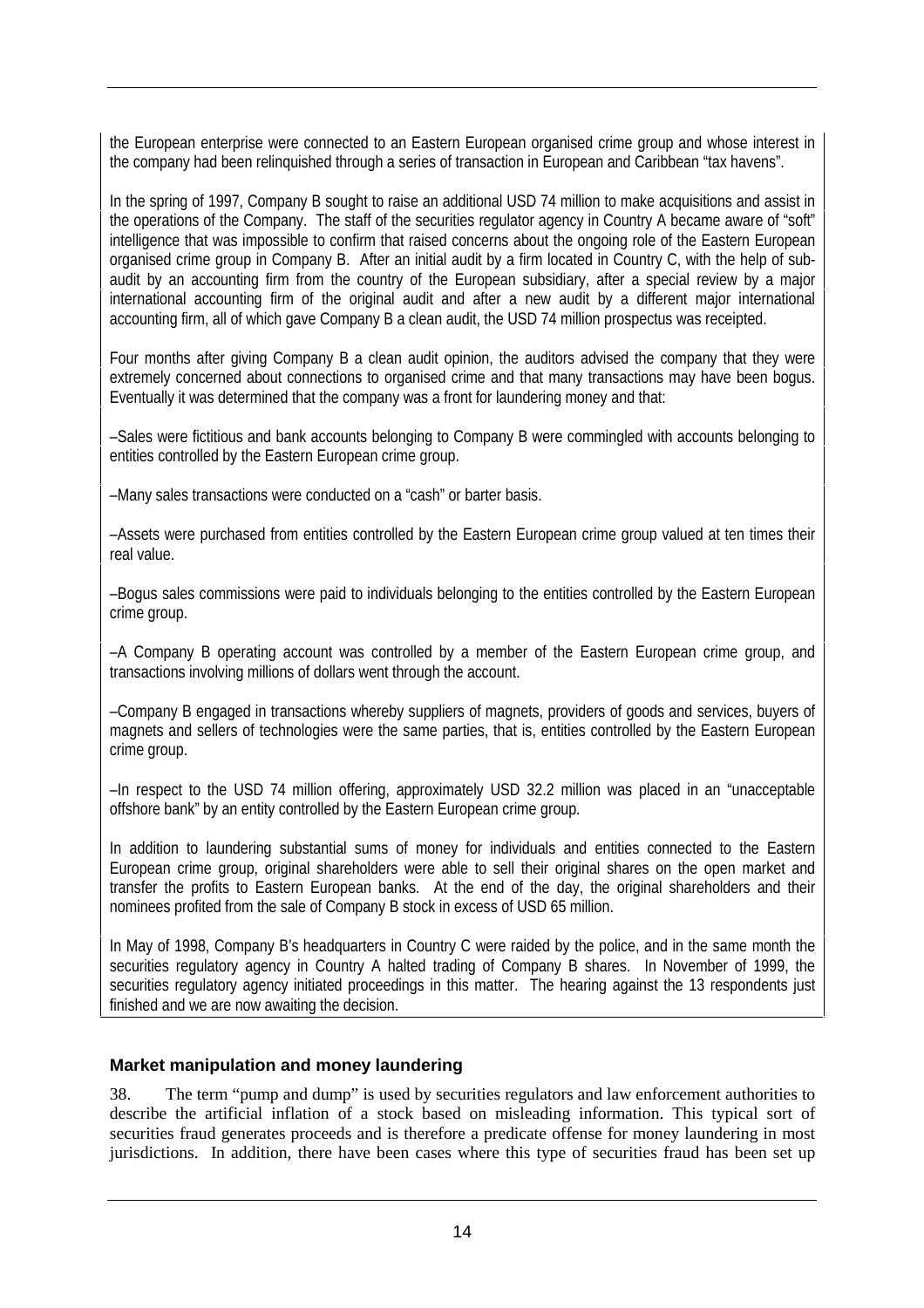with the proceeds of other crimes, and sometimes money laundering can be used to advance this fraud. In a "pump and dump" scheme, individuals obtain large blocks of stock in a company before it is publicly traded or while it is dormant or not yet operational. A money launderer may use proceeds to purchase these large blocks of stocks. The shares are usually obtained at an extremely low price. After the perpetrators have accumulated large stock holdings in the company, they may utilise unscrupulous brokers to promote the securities to their clients. At this point, the securities fraud begins. Misleading information is released to the public – including in one example through the Internet – to promote the company and its business operations. Often, the company is misrepresented as having a revolutionary new product that will lead to future business success. As this false information is circulated, the share prices for the company rise due to public interest and increased demand. In the typical operation, the company has no legitimate operation and the information given to the public is simply provided to inflate the price of the shares. In order to create the appearance of market demand, the perpetrators of securities fraud may divide transactions among several brokers and / or channel transactions through multiple jurisdictions. When the shares reach a peak price, the perpetrators of this securities fraud sell off their share holdings and obtain a profit from the artificial inflation of the price. Eventually, the company is permitted to fail and the shares become worthless. At this point, two events have occurred: (1) the money launderer, by selling his stock in the company, has layered the illicit funds he originally invested; and (2) as a perpetrator of a securities fraud, he has generated additional illicit proceeds that require laundering.

#### *Example 11: Market manipulation of company stock launders funds and produces added profit*

The money in question came from a drug-trafficking organisation and was used to purchase two listed companies. During an investigation by the police of Country V into the laundering of money from drug trafficking, it was found that a money launderer had planned and executed a plan to feed large sums of money from a mafiarelated organisation into the stock market. The money, which was the proceeds of various frauds, was deposited in a private bank, controlled by the mafia organisation itself, located in Country R located in the Caribbean region.

The plan included the purchase of two companies established in Country V and listed on the stock market. These were a stock brokerage and a small bank. The first stage took place as planned. Numerous small investors from abroad using false names bought the shares in the two firms. The aim was to ensure that none of the investors bought more than the percentage of ownership that would have required reporting under country V's laws.

Through fictitious general shareholders' meetings in which lawyers were involved, a new board of directors was appointed with people acting as front men for the money launderer, Mr. W. Upon gaining control of the two companies, Mr. W immediately granted full powers to the members of the criminal organisation, thus guaranteeing their control over the money.

Subsequently a share increase was applied for, and all the legal requirements were met. Again, they took care to ensure none of the investors exceeded the 5 percent limit. The share increase in the two companies came to approximately USD 42 million, which was subscribed and disbursed through banks in Country V. In reality the proceeds of the market manipulation, including the original funds, were then laundered by transferring the money from Country R to banks in Europe, from where it was transferred to Company N was located in Country Y, another offshore financial centre, and owned marble mines in South America. The money then returned to Country R, having first passed through accounts in Europe and North America. The same money then went around the circuit again, so as to simulate foreign investments in the share capital of the two companies.

Through this circular process of share buying and selling the price of the shares rose to 640 percent of their face value. To achieve this, the complicity of the brokers trading in the shares on the stock market was necessary. The over-priced shares were subsequently delivered to the mafia investors who were the final victims of the fraud when the police prevented the money launderer from controlling the price of the shares.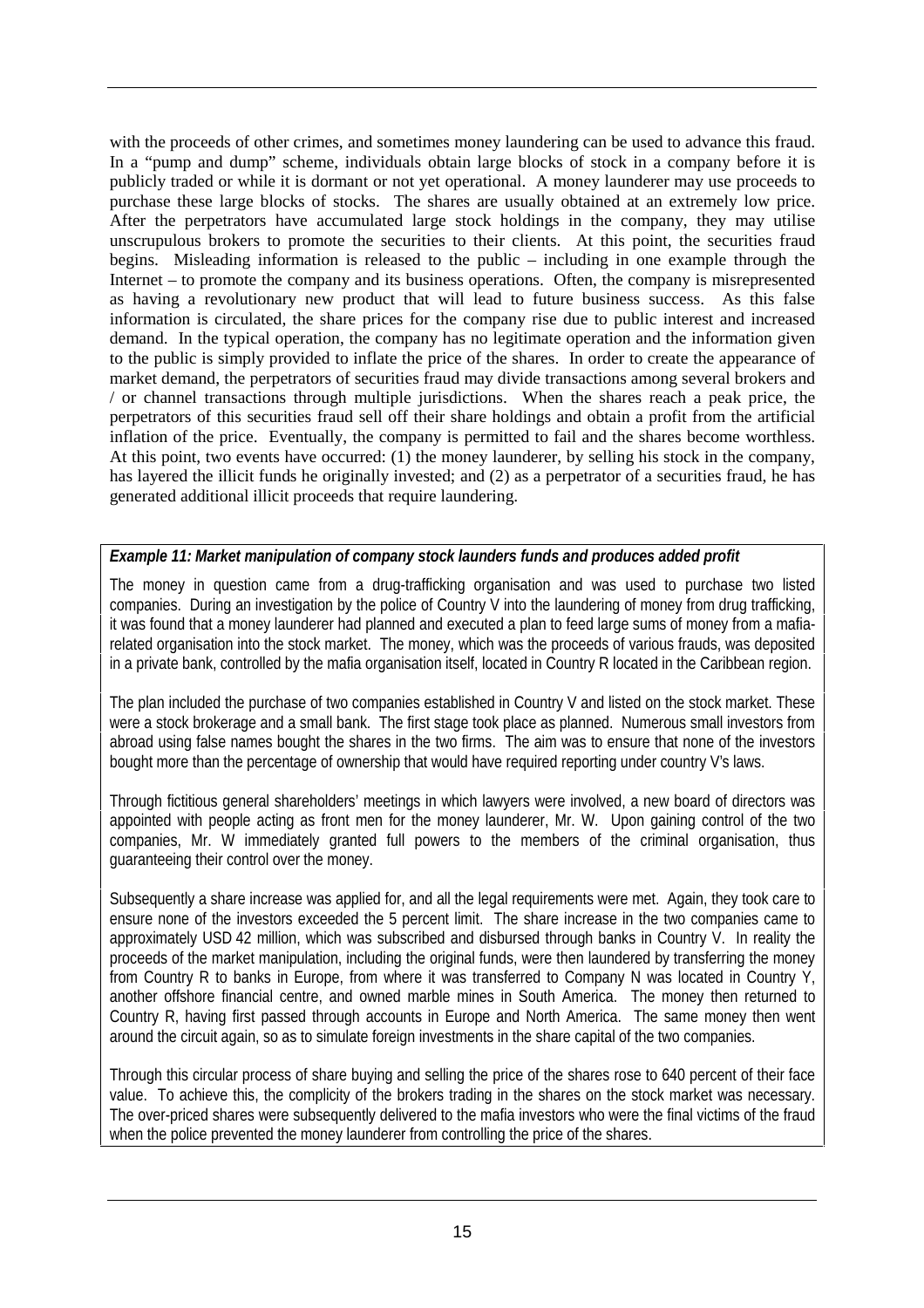# *Example 12: Narcotics trafficker takes control of a publicly traded company*

A drug dealer (Mr. D), a resident of Country A acquired the vast majority of freely tradable shares of ABC Ltd a public company with its head office in Country A. ABC Ltd was a speculative stock that traded on the over the counter market in Country B.

Mr. D sold drugs to Buyer A. He did not receive money. Instead, he instructed Buyer A to buy ABC Ltd through the stock market. Buyer A had previously set up an account in a non-cooperative jurisdiction and instructed his agent to purchase ABC Ltd. The agent contacted his broker in Country B and instructed him to purchase the shares. Mr. D instructed his agent in Country D to sell ABC Ltd. His agent instructed his broker in Country A to sell the securities. Because the stock was thinly traded there were not any competing bids for the security. The transaction was cleared through the clearing corporations with the end result being that Mr. D received the money and Buyer A received the drugs and the shares. Their cost was a few hundred dollars in commissions.

This transaction was repeated several times through several countries and brokers. It had the added benefit of providing liquidity to the market and the public was led to believe that there was actual interest in the security. The public then got involved in the trading and with the heightened awareness the stock increased in value. This meant that Mr. D and Buyer A's shares were now worth more and they were able to generate additional profits. Mr. D was able to legitimize the source of funds as being "market" profits.

39. As a related matter, the experts learned of one situation in which an individual allegedly paid another individual an inflated price for stock in order to pay criminal proceeds for a drug transaction. This both laundered the funds and began the securities fraud by creating the appearance of a market interest in the stock that influenced other, innocent investors.

#### *Example 13: Placement in the stock of media sector companies*

Several banking institutions of Country R reported to the FIU a series of transactions connected to the placement of shares representing the stock of a foreign company (Company D) listed on a major international exchange.

The transactions reported indicated a flow of funds from private investors located in Country R to another foreign company (Company E) operating in the media sector which transferred the money either to individuals linked in various ways with the company itself or to others seemingly acting as intermediaries for the placement of the shares. A reverse flow of cheques or other securities issued in the name of the two companies involved was also identified, but the instruments eventually turned out to be backed by insufficient funds or to be fraudulent.

Overall, an inflow of funds amounting to over USD 2.5 million was registered for the account of Company D, which was managing the placement of the stock over a one-year period.

In addition to the financial aspects of the activity, the financial investigation of the case performed by the FIU uncovered far more interesting indicators of the way the whole operation was structured.

A parent company of Company D was later incorporated in Country R. Its official activity ranged from the media sector, such as film production and the provision of Internet services, to estate investments, private hospitals and tourist facilities. Company D's stock was sold to investors in Country R and was indeed listed over the counter on the NASDAQ, but the value of the shares showed an extreme volatility, fluctuating from a minimum of USD 0.20 to a maximum of USD 24. Rumours of mergers with other companies or of major investments to be completed by the same Company D usually corresponded to the steepest surge in the value, only to turn out to be insubstantial at a later stage.

Most of the persons involved were allegedly registered stock brokers. Many of these individuals had connections with a brokerage house which in previous years had been implicated in serious irregularities and thus suspended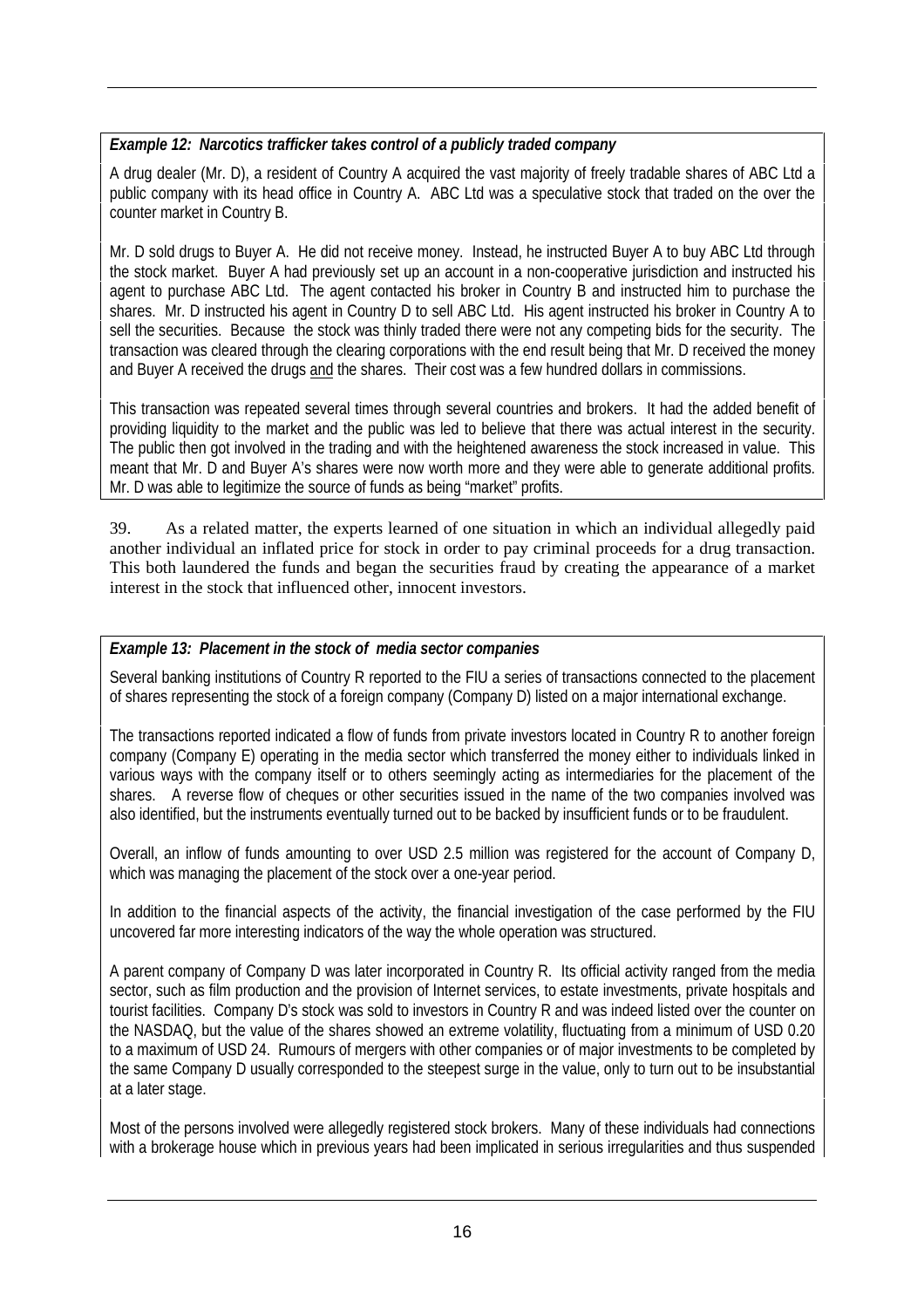by the security regulator agency in Country R. Indeed, in many cases underwriters of the newly issued stock had been customers of that brokerage house and had purchased the securities by taking advantage of their previous positions. Most of the names of individuals involved were already known to the FIU through other suspicious transaction reports.

In conclusion, the whole operation was structured so as to lure unwary investors to invest in shares representing the stock of Company D, which, in actual fact, had no activity whatsoever. Due to the lack of depth in the market, the value of the stock seemed to be influenced by the release of false commercial information so as to provide the impression of easy capital gains. Company D used media concerns as a cover for its non-existent activities.

As a result of the suspicious transaction reports received by the FIU and because of the financial investigation it subsequently carried out, the financial supervisory agency requested the initiation of a criminal prosecution against those involved.

#### *Example 14: Laundering related to securities law violations and possible link with terrorism*

The FIU of Country L received an initial report from a casino regarding a Mr. N of foreign origin and residing in Western Europe who was purchasing gaming chips using various foreign currencies in large sums. Several similar reports from other casinos regarding the same individual were then followed up.

During the same period a bank made a report about one of its customers. The bank's suspicions had been aroused by the fact that this customer (Mr. K) was the principal shareholder of Company A, whose stock had been de-listed by a major stock exchange. Company A did not have an account with this bank, but Mr. K had signature authority on an account opened in the name of offshore Company B. This account was very active: several large transfers had been made from various companies in the goods haulage sector; these funds had then been transferred in particular to an account in a tax haven in the name of another party (Mr. E). Some time later, Mr. K approached a lawyer representing the offshore Company B to ask for a bank account to be opened in the name of a Company C incorporated under a foreign legal system, whose shareholders were Mr. K and the offshore Company B. The bank refused to open this account.

Company A, whose shares were quoted on a major stock exchange, was active in the transportation of secondhand vehicles from Europe to Africa. This company, operating via Country L, has its registered office in an offshore centre. Information gather by the FIU in Country L revealed that a stock exchange regulator had published an official notice announcing that the shares of Company A had been suspended pending an enquiry into fraudulent accounting practices at the company. These practices involved recourse to a network of offshore companies and consisted of intentionally spreading misleading information about its shares with the aim of manipulating the price. The stock market regulator has now begun a procedure to de-list this share.

From the FIU's analysis it appears that the parties appearing in this file used the financial system to conceal funds linked to stock exchange offences committed on the shares of Company A.

It appears that Mr. N, the beneficiary of the gift of several million dollars from Mr. K (principal shareholder of Company A) is the financial director of Company A. The latter had placed these funds in a share portfolio in his own name and had asked the bank if he could withdraw them in cash. The fact that the report from the bank was made before the funds were withdrawn in cash allowed the FIU to temporarily block the operation for 24 hours. This file was then urgently passed on to the public prosecutor to have seized the funds blocked following the Unit's intervention.

The involvement of an offshore company on whose account multiple transfers are made, especially when they are destined for a tax haven, and the request to open an account in the name of a company incorporated under foreign law of which the suspect persons are shareholders, are techniques designed to conceal the proceeds of crime and are frequently encountered in money laundering files.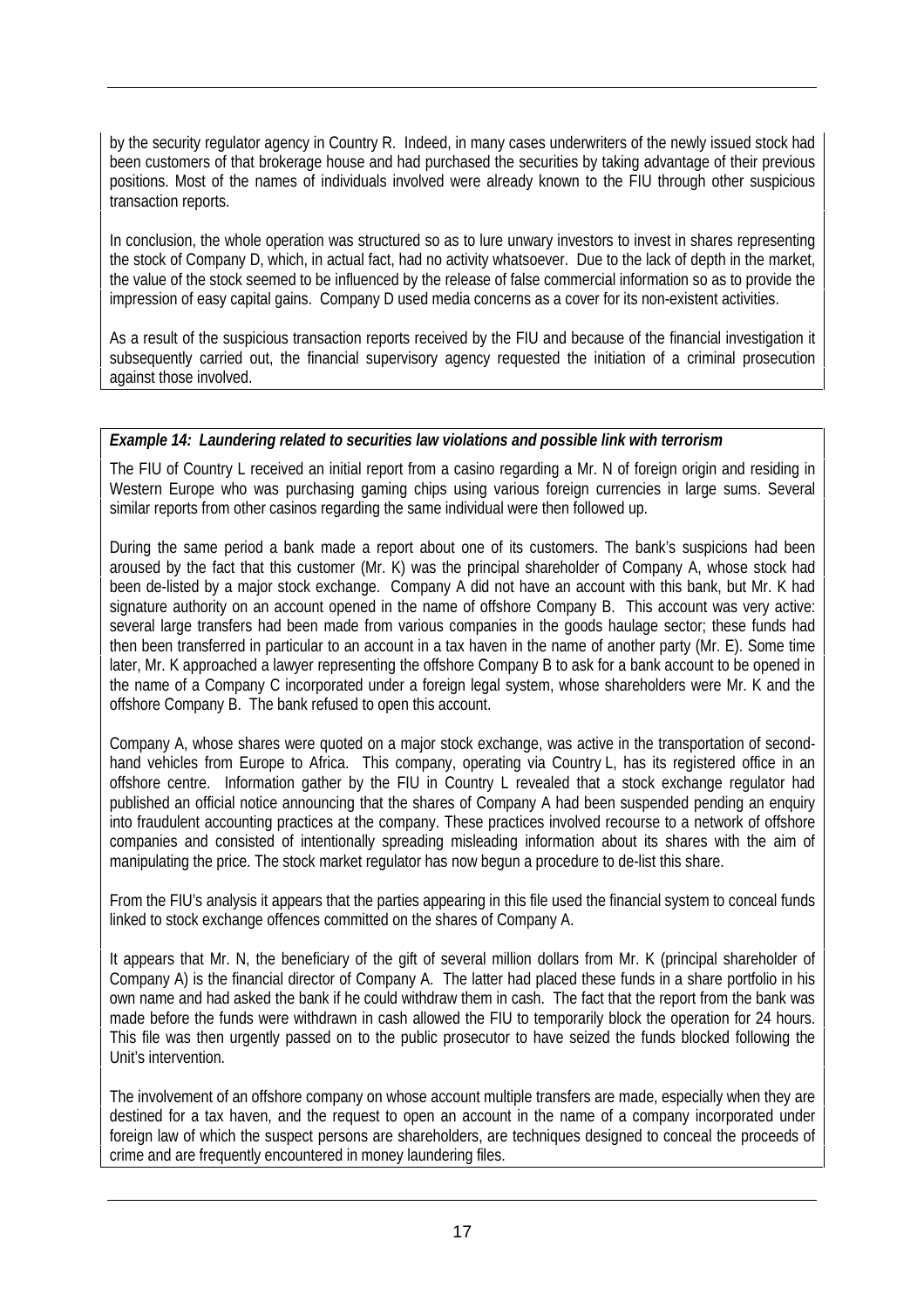The recourse to a legal professional is also a technique that is used by money launderers. It turned out incidentally that the lawyer involved in this file was already known to the police for his involvement in tax frauds carried out by means of debt-collecting agencies. Operations involving the purchase of gaming chips at casinos by Mr. N were also intended to conceal the proceeds of crime. The use of operations of this kind is a phenomenon that is also encountered in money laundering files.

Finally, information recently collected by the Unit revealed that Mr. E is also connected with Company A and is suspected by the judicial authorities of being involved in arms trafficking organised from an offshore centre where the registered office of Company A is located. What is more, there are suspicions regarding possible links between this arms trafficking and a terrorist network, the offshore centre in question being regarded as one of the bastions of this particular terrorist group.

40. FATF experts agreed that the securities sector possesses certain attributes that make it potentially vulnerable to being exploited by money launderers:

- The securities markets are not generally used for the placement stage of laundering. However, individual cases appear to show that the purchase of securities with illegally generated cash cannot be completely ruled out, even in jurisdictions that restrict or prohibit the acceptance of cash for such transactions.
- Because the industry relies on commissions for some of its operators, these professionals whether individual brokers or employees of brokerage firms – may be tempted to ignore rules or regulations in order to ensure that a particular operation or client does not go to the competition.
- In some securities markets, due diligence procedures on customers or the source of their funds are not always performed in a consistent manner or do not go beyond the last step of the transaction. Some professionals assume that due diligence has already taken place, thus they may not to be as vigilant.
- The highly international nature of the securities industry means that launderers can use operations involving multiple jurisdictions to further complicate and thus obscure the various components of a laundering scheme. Again, when multiple jurisdictions are involved, securities professionals may erroneously assume that adequate due diligence procedures on a particular customer have already taken place in another jurisdiction. The experts stressed the importance of international co-operation in obtaining records to combat money laundering and the underlying predicate offences.
- As with transactions conducted through other parts of the financial system, ownership and control can often be hidden through the use of nominees, legal entities, trusts, etc.

41. FATF experts were generally of the opinion that current standards contained in the FATF Forty Recommendations were sufficient regarding the securities industry. However, these measures must be adequately and consistently applied to all securities markets and the professionals operating within them. At the same time there is perhaps a need to increase the awareness within the securities sector of the particular risks of money laundering that it faces. According to one FATF member, increased awareness would in turn cause more disclosures of suspicious transactions to be made.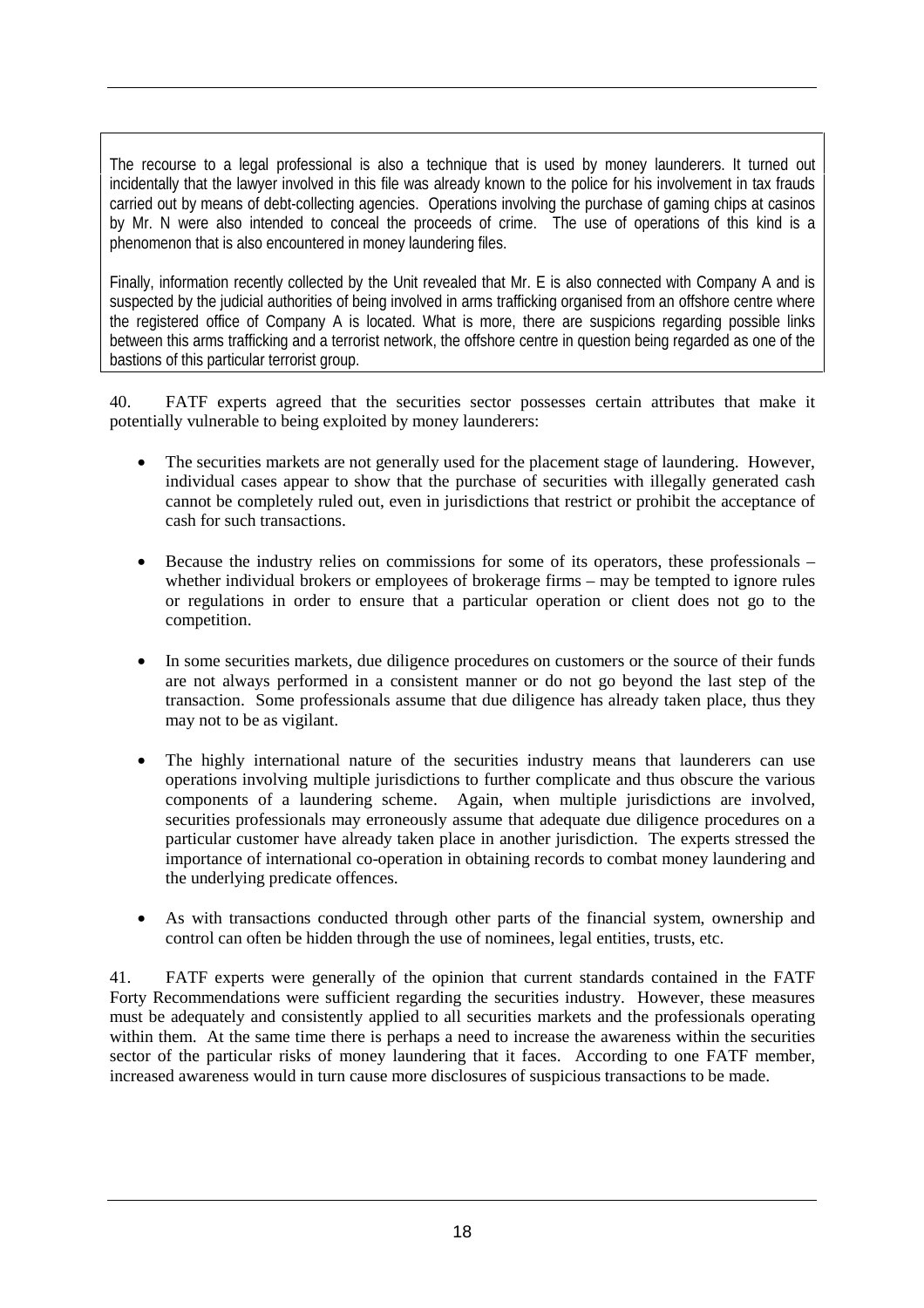# **CHAPTER 3: THE GOLD & DIAMOND MARKETS**

42. In earlier typologies exercises<sup>13</sup>, FATF members have made references to cases in which the trade in gold, precious metals and precious stones were exploited in some way for money laundering purposes. Illegal trade in diamonds has become an important factor in armed conflict in certain areas of the world, and terrorist groups may be using diamonds from these regions, according to the international press, to finance their activities. For all of these reasons, the FATF decided to take another look at this subject as part of this year's typologies exercise.

# **The Gold Market**

43. Precious metals, and in particular gold, offer the advantage of having a high intrinsic value in a relatively compact form. Gold can be bought and sold for currency with little difficulty in most areas of the world. Furthermore, it holds its value regardless of the form it takes – whether, for example, in bullion or as a finished piece of jewellery – it is thus often sought after as a way of facilitating the transfer of wealth. For some societies, gold carries an important cultural or religious significance that adds to the demand for the metal in certain regions of the world.

44. The advantages that gold provides are also attractive to the money launderer, that is, the high intrinsic value, convertibility, and potential anonymity in transfers. It is used, according to the FATF experts, both as a source of illegal funds to be laundered (through smuggling or illegal trade in gold) and as an actual vehicle for laundering (through the outright purchase of gold with illegal funds). Most laundering involving gold are linked to illegal narcotics trafficking, organised crime activities and illegal trade in goods and merchandise. FATF members submitted a number of money laundering case examples, and some of the relevant typologies are described below. With regard to the use of the gold trade by terrorist groups, FATF members found certain indicators of terrorist connections; however, no concrete case studies were made available.

45. In the first and simplest typology, the money launderer or often someone acting on his behalf simply purchases gold from a retail merchant with funds that were generated directly by an illegal activity.

# *Example 15: Retail gold purchases serves as direct method of laundering*

A foreign national used the services of a bureau de change to buy 265 ingots of gold with a total value of about USD 2,440,000, paid in cash. These transactions took place over a period of 18 months. The buyer, who did not have a bank account, alternated temporary jobs with periods of unemployment, suggesting that he was acting on behalf of a third party, whether a natural or legal person, who was probably involved in drug trafficking. The facts were forwarded to the prosecutor, and an investigation is ongoing.

46. The gold itself may be the "proceeds" of crime that needs to be laundered. In this case, the launderer may attempt to hide the illicit nature of the gold – for example, if it has been stolen or smuggled – by creating a system of false invoicing.

 $\overline{a}$ 13 In particular, the *FATF-IX Typologies Report* (12 February 1998) and the FATF-X Typologies Report (11 February 1999), both available on the FATF website at: http://www.fatf-gafi.org/FATDocs\_en.htm#Trends.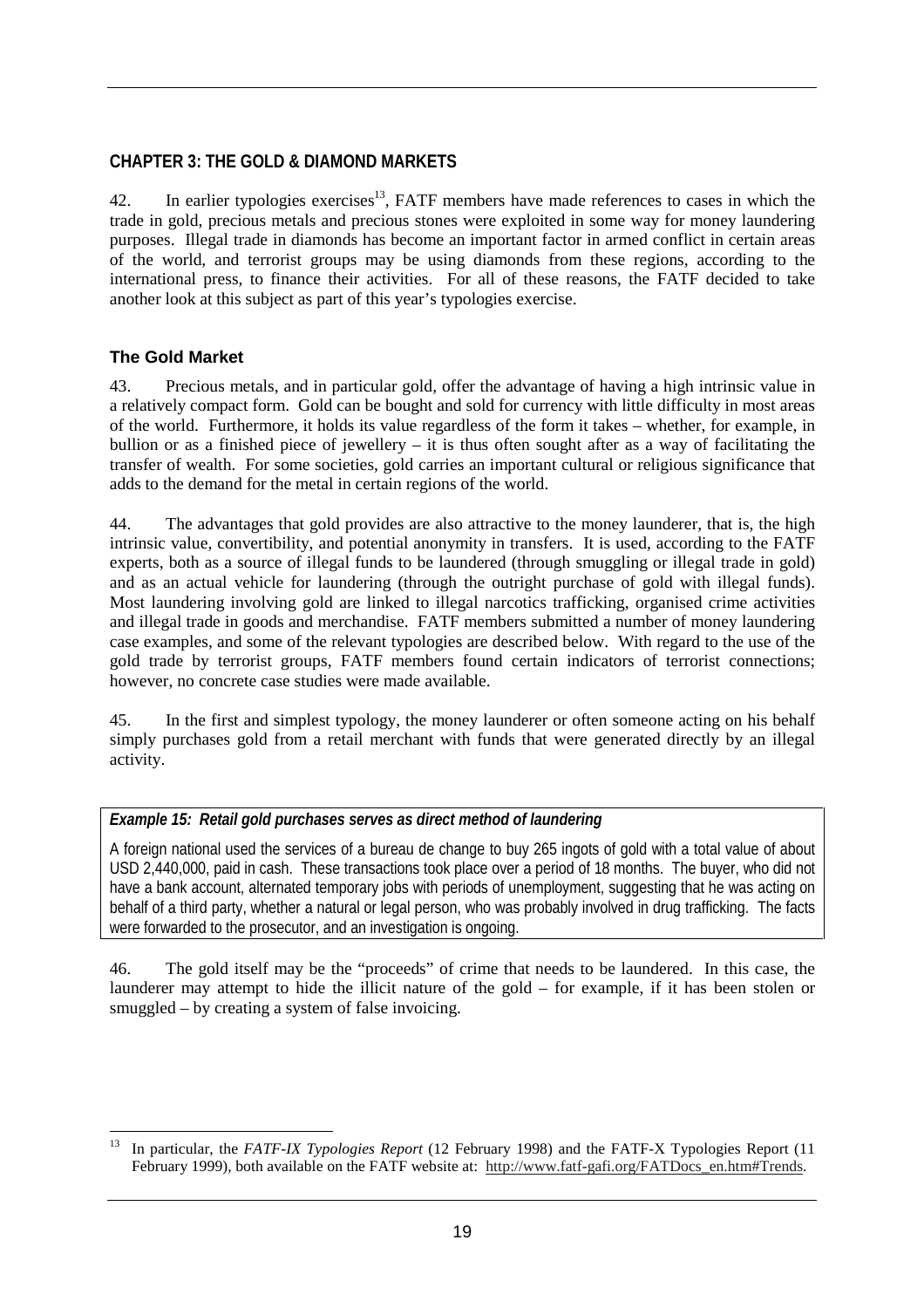# *Example 16: Gold purchases facilitate laundering*

An asset management company was responsible for managing the bank portfolios of two individuals active in gold purchases in Africa. The purchased African gold was then sold to a gold working company in Country F, which in turn forwarded its payments to the accounts of the sellers.

Debits were regularly made from these accounts to accounts in another European country. Desiring to verify the use of the funds, the asset management company requested its clients to provide a description of the channels used for making the payments for the gold in Africa. The information received permitted the company to identify an intermediary residing in Europe who was responsible for paying the suppliers in Country F. The individual in question was described as being closely associated with a corrupt regime in Africa.

Based on this information, the asset management company reported the case to the FIU and proceeded to block the accounts. Information exchanged with foreign counterparts permitted the linking of this illegal trade with an ongoing foreign investigation, which targeted the same individual for arms trafficking. The case was transmitted to the office of the public prosecutor which is now working with the foreign authorities to dismantle these operations.

47. Another still more complex typology uses the gold or precious metal purchases and sales as a cover for the laundering operation. In certain instances, some of the supposed transactions of a particular scheme do not take place at all but are represented with false invoicing. The paperwork is then used to justify the transfer of funds to pay for these shipments. The false invoicing scheme is also common to the various value added tax fraud schemes, which are associated with certain gold trafficking operations.

# *Example 17: Gold processing company used as a cover for money laundering*

The money laundering organisation used a company processing and working gold to introduce cash from the sale of cannabis in Country R into the banking system of Country P. Moreover, the money launderers used a system that had been designed to make payments relating to cigarette smuggling and defraud Country P by applying for value added tax (VAT) refunds for non-existent operations.

The organisation had a person operating in Country R who collected bags full of sterling and other European currencies at restaurants and hotels near airports. The money came from the sale of cannabis in various European countries. The money was transported by air to Country P and declared in customs as payment for gold the company in Country P had sold to a company in Country R.

The various currencies were paid into bank accounts in a city in Country P, certifying the origin of the money by means of the customs declaration completed at the border. These sales of gold by the company in Country P to the company in Country R were fictitious, although they were documented by false invoices. Subsequently the gold was supposedly sold to a company in a nearby offshore location, which issued a false letter of receipt.

The fictitious gold sales made it possible to transport money in cash from Country R to Country P where it was deposited in banks. Furthermore, it enabled the money launderers to apply for a refund on the VAT supposedly paid.

In order for this mechanism to work the money launderers operated a gold working company which bought gold ingots from the largest metal wholesaler in Country P. Part of the gold was used to manufacture gold wire and shipped to Country F, where it was delivered to a finishing company that melted it back down and sold it, paying by bank transfer to the same banks in Country P. Another portion of the gold sold by the company was diverted onto the black market where it was sold without VAT and therefore at an advantageous price for its buyers.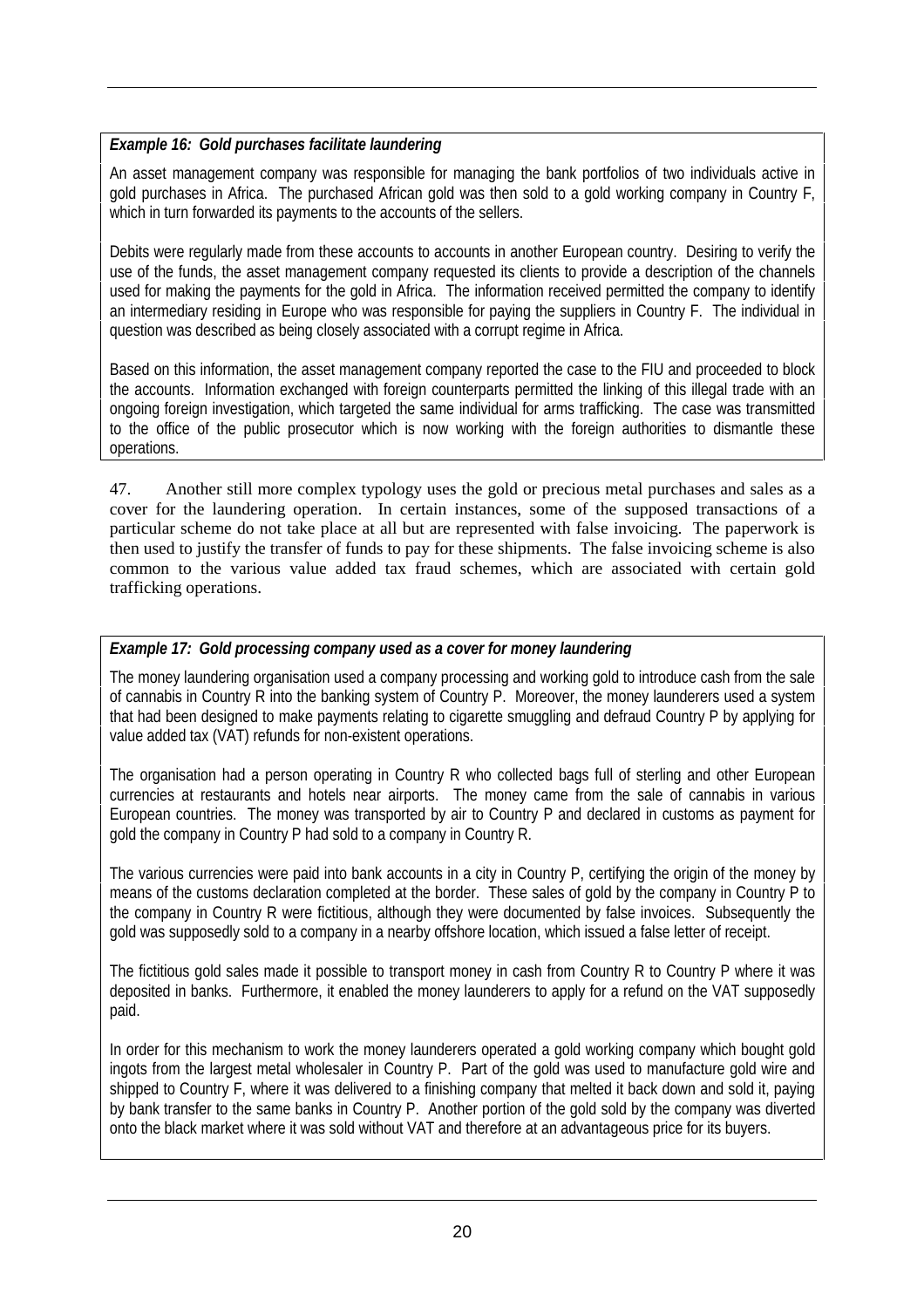To complete the circuit, given that the initial gold purchase from the wholesaler had not been subject to VAT, the organisation set up a group of companies run by front men who issued false invoices for the sale of gold on which VAT was applied.

The system used also enabled the organisation to change funds into the local currency and introduce them into the banking system. This money was used to pay transport costs and bribes relating to cigarette smuggling. The vehicles travelled through Country P but never reached their cities of destination in the neighbouring region.

# *Example 18: Silver and gold smuggling*

The investigation, conducted on the basis of official statements, of the examination of bank and company documentation pertaining to various juridical subjects obtained in the framework of several international rogatory commissions, as well as by carrying out appropriate judicial police activities (wiretaps, surveillances, searches, seizures, etc.), permitted the detection of a silver and gold smuggling system aimed at (1) introducing into Country J and other countries precious metals not subject to value added tax (VAT), (2) laundering illicit profits of criminal organisations (of local, regional and global scope) through banking and financial system channels to which the large movement of money was justified by the fictitious payment of precious metals supplies.

In particular, the way in which the laundering took place may be briefly outlined as follows:

1. Creation of a network of companies, including financial ones, throughout the region with the task of "filtering" the money.

2. Using the illicit proceeds of crime (derived from cigarette smuggling, drug trafficking, trafficking of weapons, smuggling of oil products) to purchase silver and gold that was, in turn, smuggled into the markets of Country J and other European countries.

3. Reinvestment of the profits of the illicit trafficking of silver in smuggling activities.

4. Use of false invoices in respect to the importation of precious metals (which never actually reached Country J), only for the reason of justifying the export of large amounts of illicit origin through the bank system.

5. Use of bearer savings deposit passbooks and of false Treasury certificates of deposit to be offered as guarantee to the banks for the purchase of precious metals.

As for the outcome of the investigation, it may be summarised as follows:

–15 subjects arrested for criminal conspiracy aimed at money laundering and smuggling.

–4 subjects accused of money laundering.

–Total amount of funds involved in the fraud was USD 101 million, with consequent evasion of duties for USD 72 million and VAT for USD 37 million; detection of money laundering for over USD 31 million.

# **The Diamond Market**

48. Diamonds and other precious gems afford some of the advantages as those provided by gold – high intrinsic value in a compact form. Diamonds in particular can also be traded with little difficulty world-wide, although there is far more concentration for some aspects of the trade to certain regions. The large scale production of raw diamonds is limited to a few areas of the world – South Africa, western Africa, Australia, Canada and the Russian Far East to name just a few of these – and highvolume trading in diamonds is concentrated in a few locations – Antwerp, New York, Tel Aviv, for example. For these reasons, it appears that not every country or region will have the same level or type of diamond trading activity.

49. The ease with which diamonds can be hidden and transported and the very high value per gram for some stones make diamonds particularly vulnerable to illegal diversion from the legitimate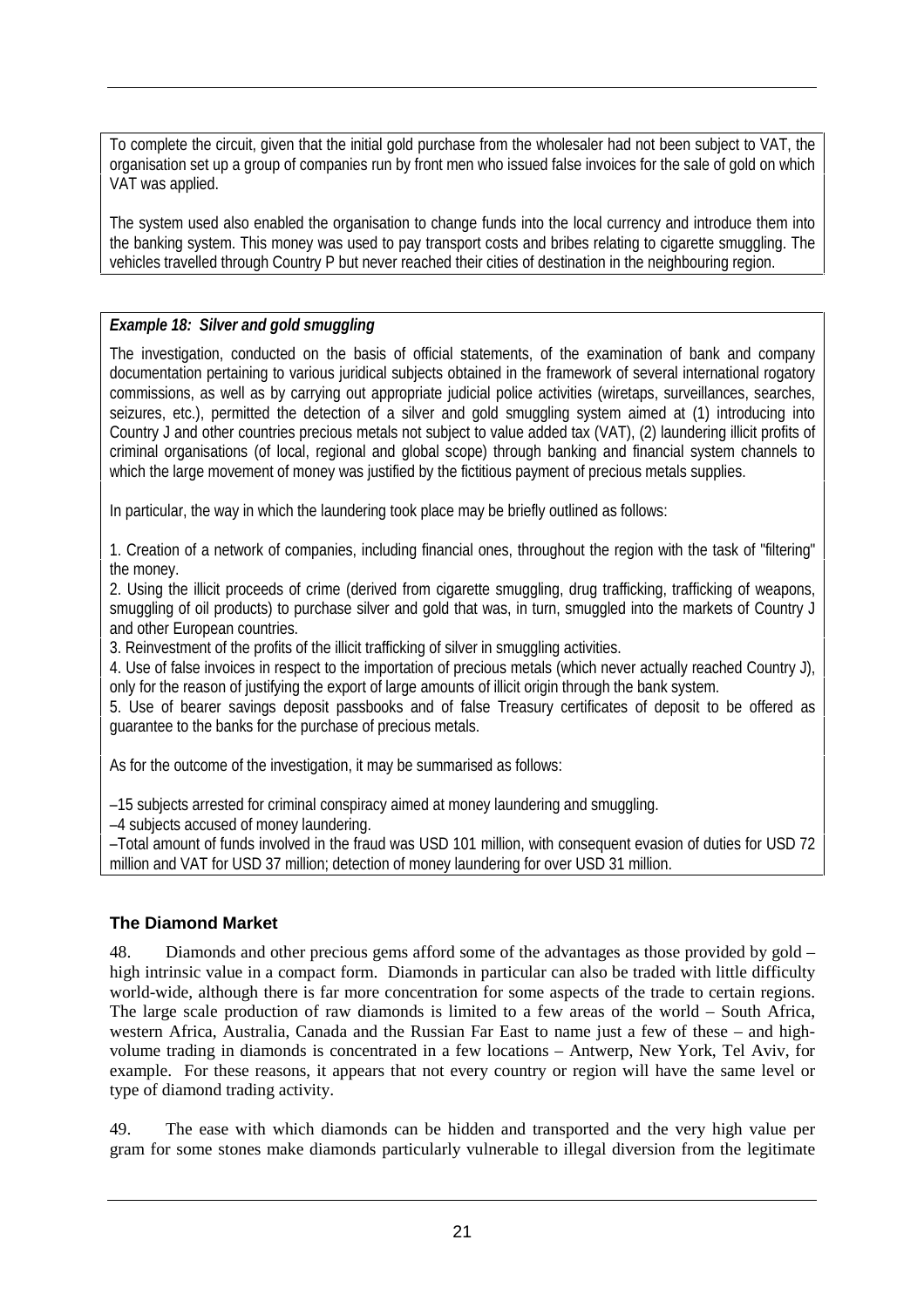channels for the exploitation and profit of criminals. Security in all phases of the diamond industry is therefore a critical necessity in all phases of the diamond industry. One expert observed that between 5 and 10 percent of diamonds produced annually in a particular region are lost due to theft or pilferage. The destination of the uncut diamonds lost to this "leakage" is the illicit diamond market. Moreover, due to the breakdown of central controls in some diamond producing areas of western Africa, the profits for diamonds sold from that region have been known to help further ongoing armed conflicts by providing income to purchase arms. Consequently, these diamonds have been labelled "conflict" or "blood" diamonds.

50. Several FATF members indicated this year that they had concrete cases of criminal use of the diamond trade for money laundering. As with gold, the simplest typology involving diamonds consists of direct purchase of the diamonds with criminal proceeds. According to other reports, both natural and legal persons active in the diamond sector have been involved in more complex diamond related money laundering cases. Some of the detected schemes served as a cover for the laundering of the proceeds of illicit diamond trafficking, or else the diamond trading activity was used as a smokescreen for the laundering of proceeds generated by other criminal activity, especially illegal narcotics trafficking and various types of fraud. The more common types of laundering activity related to this sector include retail foreign exchange transactions, purchasing of gaming chips at casinos, forged or fraudulent invoicing, commingling of legitimate and illicit proceeds in the accounts of diamond trading companies, and in particular, international funds transfers among these accounts.

# *Example 19: Criminal attempts to launder fraud proceeds through the diamond market*

A known criminal who had benefited financially from a fraud that took place outside Country A attempted to send money to jewellers. This was with a view to purchasing precious stones. The financial institution holding the account had been concerned about the individual for some time and had made several suspicious transaction reports to the FIU in Country A. The client attempted to send USD 8.2 million to the jewellers. Before this took place the bank took the commercial decision to freeze the accounts. The law enforcement agency made initial investigations and was satisfied that the attempt to buy precious stones had been an attempt to launder the proceeds of the fraud.

# *Example 20: Diamond trading used as a cover for laundering of illicit funds*

One of the files developed by the FIU of Country Y relates to a company with its registered office in an offshore centre*,* whose corporate object was especially broad and which, in particular, encompassed diamond trading*.*  The account that this company held in Country Y formed the object of numerous international funds transfers in foreign currencies originating in a tax haven. The funds, in very large sums, were then systematically and immediately withdrawn in cash. These withdrawals were made in large denominations of foreign currencies by a third party, who was a director of companies active in diamond trading. In view of the regularity of some of these operations, it was difficult to associate them with any legal commercial activity in the diamond sector, where one would expect the level of the funds generated to fluctuate. From information gathered by the FIU, it appeared that this account was used as a channelling account with the aim of hampering any investigations into the origin and ultimate destination of the funds. This file was passed on for the laundering of funds associated with illicit diamond trafficking and forms the subject of a judicial investigation by the public prosecutor's office.

51. As indicated in the introduction to this chapter, concerns have been raised – especially by the international press – about the possibility that terrorist groups may be using diamonds or access to the trade in conflict diamonds as a means of financing their activities. FATF delegations were therefore asked as part of this year's exercise to find cases or at least indicators of any connections between diamond trading and terrorist financing. Several delegations reported having found some indicators of a terrorist financing link with illicit trafficking in diamonds. One delegation provided information on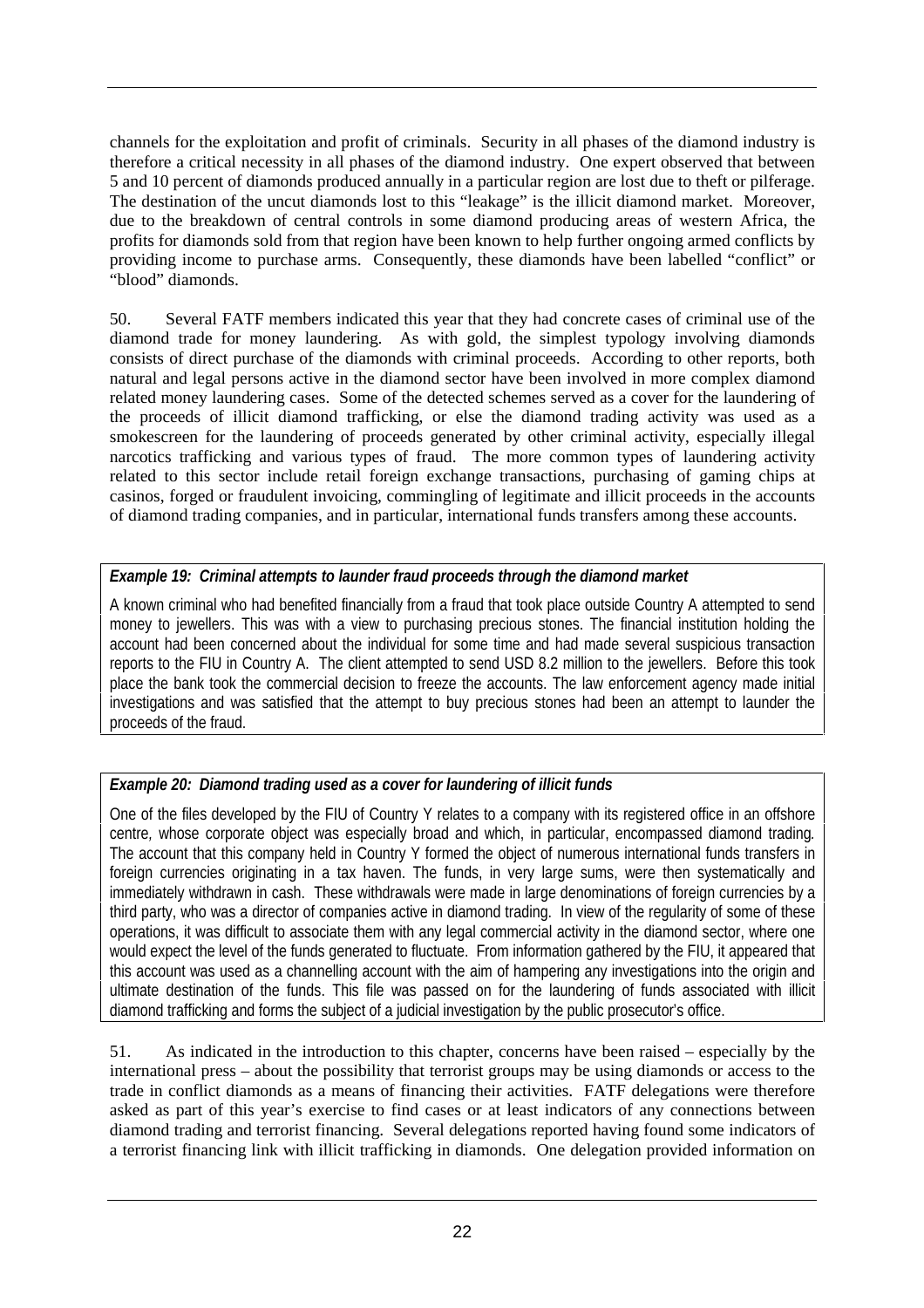an alleged attempt to purchase 2 kg of precious stones with funds originating from the Al-Qaida terrorist group and through a former minister of the Taliban regime in Afghanistan. Two others provided actual case examples showing these links (included below).

# *Example 21: Laundering through diamond sector funds terrorist group*

The FIU of Country F received several disclosures form different banks concerning two persons as well as one company active in the diamond trade. The persons were account holders at these banks. In the space of a few months the accounts of these different clients underwent a great number of fund transfers from and to foreign countries. Moreover a little while after the opening of his account one of the clients collected several bank cheques in dollars for significant amounts.

According to the financial information obtained by the FIU, it appeared that one of the accounts of the company was credited by significant amounts of dollars originating from companies active in the diamond industry and debited by several transfers to the Middle East in favour of a European citizen born in Africa and residing in the Middle East.

One of the directors of the company, a citizen of Country F residing in Africa, held an account at a bank also in Country F to which several transfers took place to and from foreign countries (Europe, Africa, North America, the Middle East). The transfers from foreign countries mainly took place in dollars and were then converted to the local currency to process transfers to foreign countries on the one hand and to accounts in Country F belonging to the client and his wife on the other hand. According to the police information collected by the Unit, it appeared that the prosecutor had opened a file related to trafficking in diamonds originating from Africa.

The important transfers of funds by the company trading in diamonds were mainly destined to the same person residing in the Middle East. Police sources revealed that this person as well as the client who had cashed the cheques was suspected of having bought diamonds from the rebel army of an African country and of having smuggled them into Country F on behalf of a terrorist organisation. Moreover, it appeared that certain persons and companies linked with the aforementioned clients have already been transmitted by the FIU in other files for money laundering derived from organised crime.

# *Example 22: Diamond trading allegedly finances terrorist organisation*

This case consists of two parts. Its common denominator is traffic in precious stones. The starting point was a transaction in diamonds to finance an Islamic terrorist organisation. A diamond dealer from a Middle Eastern country but established in a Europe seems to have been used as an intermediary to sell diamonds bought at market prices in a west African country and shipped through a neighbouring African country. The profits on this transaction were apparently used to fund Osama Ben Laden's Al Qaïda organisation.

The person concerned is on a list of 135 persons forbidden to travel under UN Security Council Resolution 1343 (2001) because of his involvement in diamond trafficking in favour of a revolutionary movement in Sierra Leone. Some years ago, he reportedly participated in a series of terrorist attacks in Africa.

Moreover, this individual and his family seem to have relations with another family of diamond dealers – with the same origins – whose bank account movements may conceal a particularly interesting money laundering mechanism.

The parties involved in this second part took a loan of about USD 3.8 million with a bank in Country T. It was not so much the use of these funds which raised a problem (as their origin was not under a cloud) as the debt repayment terms, which could allow the borrowers to repay their loan by laundering the proceeds from crime,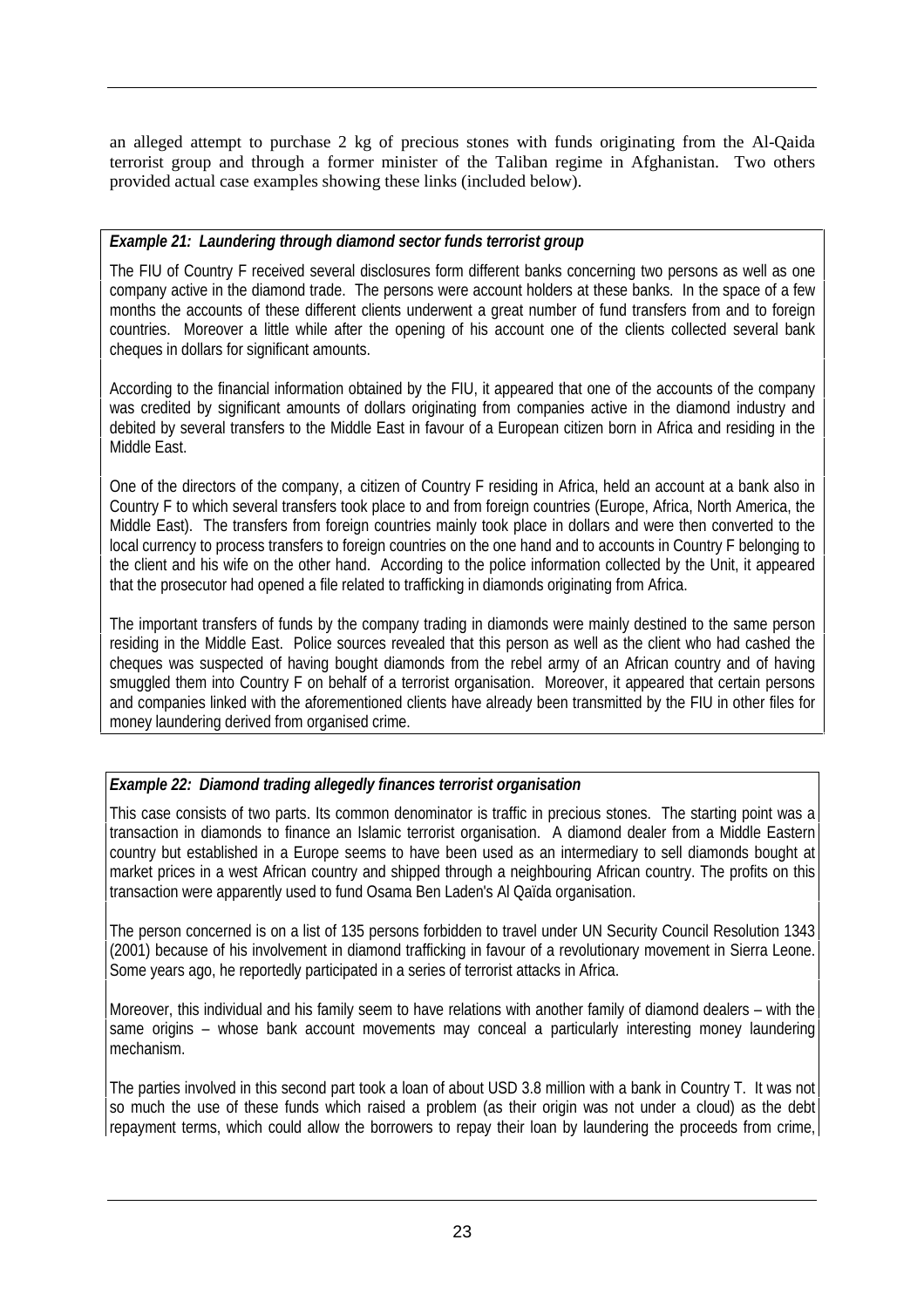probably diamond trafficking. Moreover, before the funds were transferred for payment in Country T, they had probably already been pre-laundered through intermediate banks in different European countries.

52. The cases involving alleged terrorist links seem to follow the same typologies as those carried out for the purpose of non-terrorist money laundering. Indeed, often the only difference between these and the other cases is that one of the individuals involved in the scheme has been included on one of the lists published by the United Nations Security Council.<sup>14</sup> It can be assumed therefore that terrorist groups may be exploiting the same channels for moving funds or obscuring the links to their activities as those used by non-terrorist groups. Given the relatively small number of concrete cases in which a connection can be conclusively demonstrated, it is impossible to determine the degree that terrorist groups could be using the diamond trade.

53. The gold trade and the diamond industry are two sectors that appear to show considerable vulnerability to being exploited for money laundering and – to an unknown extent – for terrorist financing as well. The factors described above, that is, the high intrinsic worth and their compact nature, appear to make the gold and diamond sectors attractive as a cover for laundering illegal funds from other crimes as well as a laundering vehicle in and of itself. The FATF experts provided some material on current measures or controls that are intended to assist in detecting money laundering through trade in high-value items. Despite the existence of these measures in many jurisdictions, it does not appear that they are enforced consistently across the entire FATF membership. Indeed, at least one delegation admitted that the diamond and gold trade were not well known or understood in his jurisdiction and called for additional attention to be paid to this area. A few European jurisdictions indicated that the new European Directive on money laundering<sup>15</sup> will finally provide a common framework for including trade in gold, diamonds and other high value items within anti-money laundering monitoring systems.

 $\overline{a}$ 14 UN Security Council Resolutions 1267 (1999) and 1390 (2002)

Directive 2001/97/EC of the European Parliament and of the Council of 4 December 2001 amending Council Directive 91/308/EEC on prevention of the use of the financial system for the purpose of money laundering. This Directive must be implemented by 15 June 2003.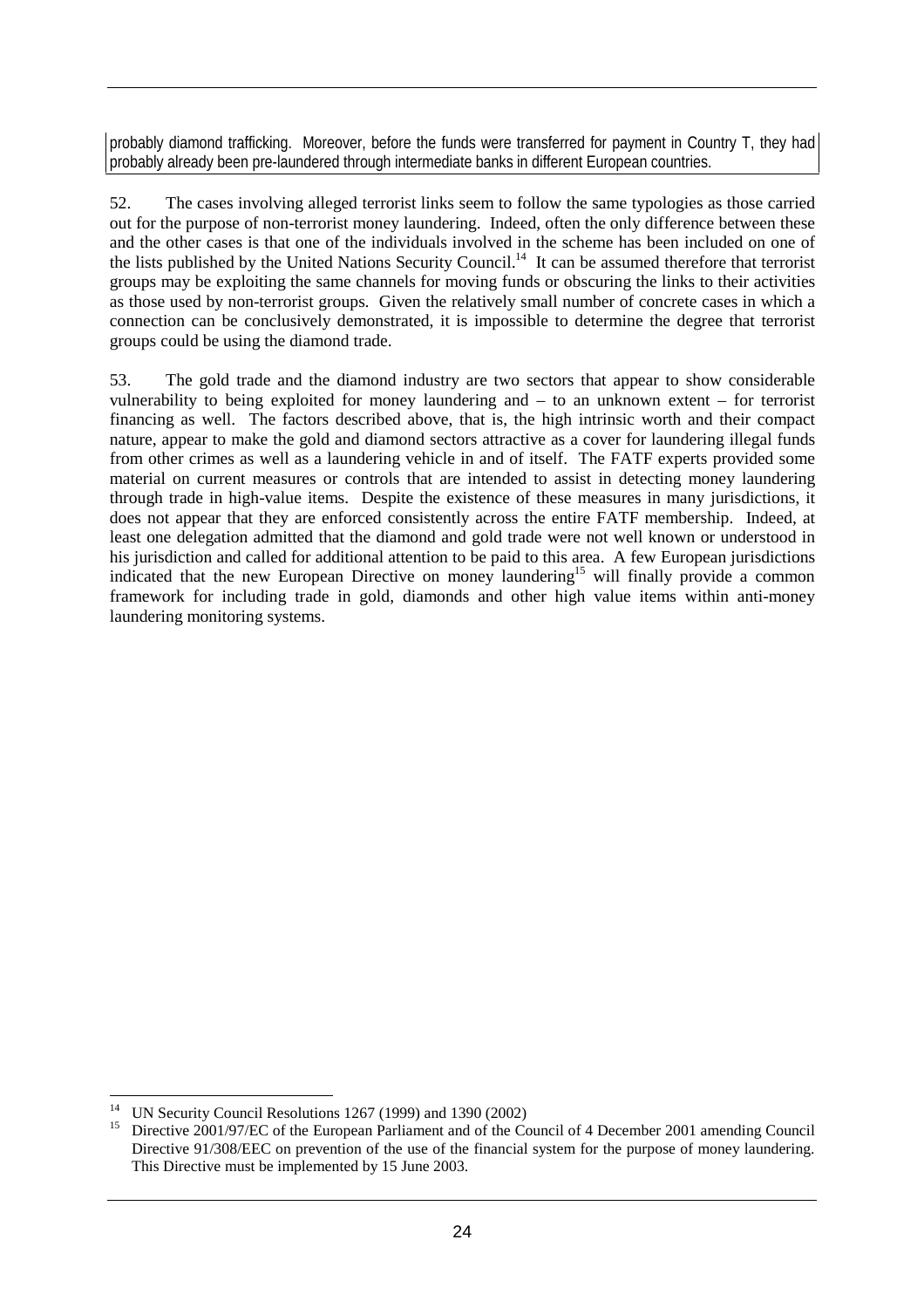#### **CHAPTER 4: OTHER TERRORIST FINANCING & MONEY LAUNDERING TRENDS**

54. For this year's typologies exercise, the FATF experts were also asked to provide information on other trends in the area of terrorist financing or money laundering that they may have identified during the past year. As part of this effort, they were invited to provide statistical data relating to disclosures of suspicious financial transactions and any relevant analyses. This chapter groups together a selection of this material along with a few more case examples provided in the written contributions of FATF delegations.

#### **Statistics**

55. In the weeks immediately following the September  $11<sup>th</sup>$  terrorist attacks, a significant increase in suspicious transaction reporting occurred in many jurisdictions. This sudden change in reporting patterns was already indicated during last year's typologies exercise. Similarly, the introduction of the euro in physical form at the beginning of 2002<sup>16</sup> was touched on in the FATF-XIII exercise; however, incomplete information was available at that time. FATF members were therefore asked to follow up on this change in reporting patterns after September  $11<sup>th</sup>$  and through 2002 for this year's exercise.

56. Statistics on suspicious transaction reporting submitted by FATF members showed a general upward trend in most members even before the September  $11<sup>th</sup>$  terrorist attacks. For those members contributing material on this issue, the increases in reporting after the attacks ranged from around a quarter to more than double the rate for the prior year. The higher rate of reporting also appears to have continued in many jurisdictions rather than peaking and tapering off as might have been expected. Some analyses attributed the first wave of reporting in the last part of 2001 and early 2002 as a direct reaction to the attacks, that is, increased awareness of the threat of terrorist misuse of the financial system rather than a sudden increase in such activity. Where the reporting rate has remained high in the subsequent period, at least one member indicated finding primarily reports related to persons and entities included on international lists<sup>17</sup> of terrorists or terrorist related entities.

57. With regard to introduction of the euro, reported increases in the overall number of disclosures appear for the most part to be hidden by the increase in terrorist financing reporting. There seems to have been no appreciable effect of the introduction of the euro on suspicious transaction reporting in non-Euro zone members. For those Euro zone members that offered some analysis on this subject, the effect of the euro introduction was reflected to varying degrees in suspicious transaction reporting – from no effect to considerable. The effect was felt primarily in certain parts of the financial sector, particularly for bureaux de change. One jurisdiction reported that over 80 percent of suspicious transactions during the euro introduction were made by bureaux de change. A number of FATF members had not yet completely analysed their data on suspicious transactions reporting for 2002; therefore, it is difficult to draw meaningful conclusions on this issue at present.

# **Financial Profile of the Terrorists Involved in the September 11th Attacks**

58. US authorities have been able to put together a profile of the individual hijackers and their financial activity in the period prior to the September  $11<sup>th</sup>$  terrorist attacks. This information was developed from material from a variety of sources, and it details how the hijackers received and

 $\overline{a}$ <sup>16</sup> FATF members which are also part of the Euro zone include Austria, Belgium, Finland, France, Germany, Greece, Ireland, Italy, Luxembourg, the Netherlands, Portugal and Spain.<br><sup>17</sup> UN Security Council Resolutions 1267 (1999) and 1390 (2002); US Executive Order 13224, 23 September

<sup>2001 (</sup>with updates); EU Council Decision (EC) Nº 927/2001 of 27 December 2001, EU Council Common Position of 27 December 2001, EU Council Regulation Nº 881/2002 of 27 May 2002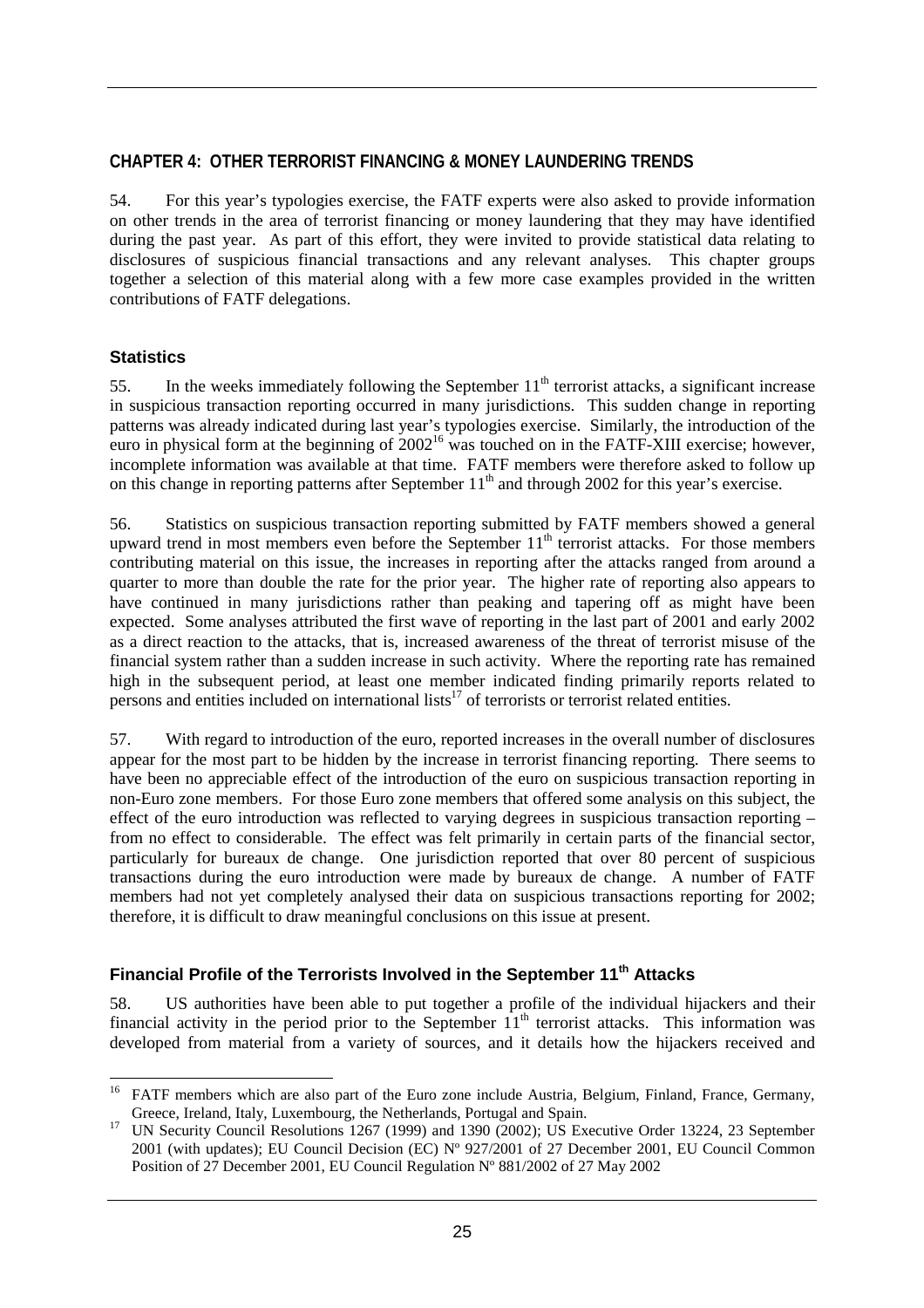managed their funding, as well as how they paid for their flight training and other expenses. The US analysis confirms the earlier observations that transactions performed by the persons involved were relatively low and that, for the most part, the conventional financial system was used for setting up accounts, moving funds and paying for expenses $18$ .

#### **Insurance and Money Laundering**

59. A few FATF experts submitted case examples that show the vulnerabilities of the insurance sector to misuse for money laundering. The primary emphasis in the examples is on the investment aspect of life insurance or life insurance policies. With regard to this investment side of insurance, a number of aspects of the sector seem to indicate that the vulnerabilities to money laundering are similar to those for the securities sector (as discussed in Chapter 2). For example, in some jurisdictions, life insurance policies are viewed as another sort of investment vehicle similar to investment in the securities market. Another similarity between the sectors, according to one FATF expert, is that the insurance broker may often be the weak link in implementing anti-money laundering measures. In the insurance case described by this expert, more details on this and other weaknesses were provided:

- Insurance brokers had no or little training in anti-money laundering issues and were utilised to place cash funds into various financial institutions. The focus of the brokers was on selling the insurance products, and thus they often overlooked signs of money laundering, such as presigned forms, lack of explanation for wealth or unusual methods for paying insurance premiums.
- Even with a sales-driven objective, the insurance brokers had a great deal of control and freedom regarding policies. Brokers often maintained pre-signed payment instructions for policy withdrawals to enable clients to effect such withdrawals with a telephone call. Brokers sometimes paid insurance premiums from their own accounts; presumably they were subsequently reimbursed by the client in cash.
- Some insurance companies failed to identify indicators of money laundering, such as payments for insurance products by unrelated third parties or through use of consecutively number cheques or money orders.
- Certain insurance policies operated in the same manner as unit trusts or mutual funds. The customer could then over-fund the policy, moving funds into and out of the policy for the cost of early withdrawal penalties. When such funds are reimbursed by the insurance company (by cheque, for example), the potential launderer has successfully obscured the link between the funds and the original criminal activity that generated them.
- In addition to a lack of knowledge of the client and the source of his or her funds, insurance companies often had little knowledge of the complex pyramid of sub-brokers employed by their agents.

 $\overline{a}$ 18 US Treasury Financial Crimes Enforcement Network (FinCEN) *Suspicious Activity Report Review* (Issue Nº 4, August 2002), available from: http://www.fincen.gov; and FBI testimony to US Congress available from http://www.fbi.gov/congress/congress02/lormel021202.htm.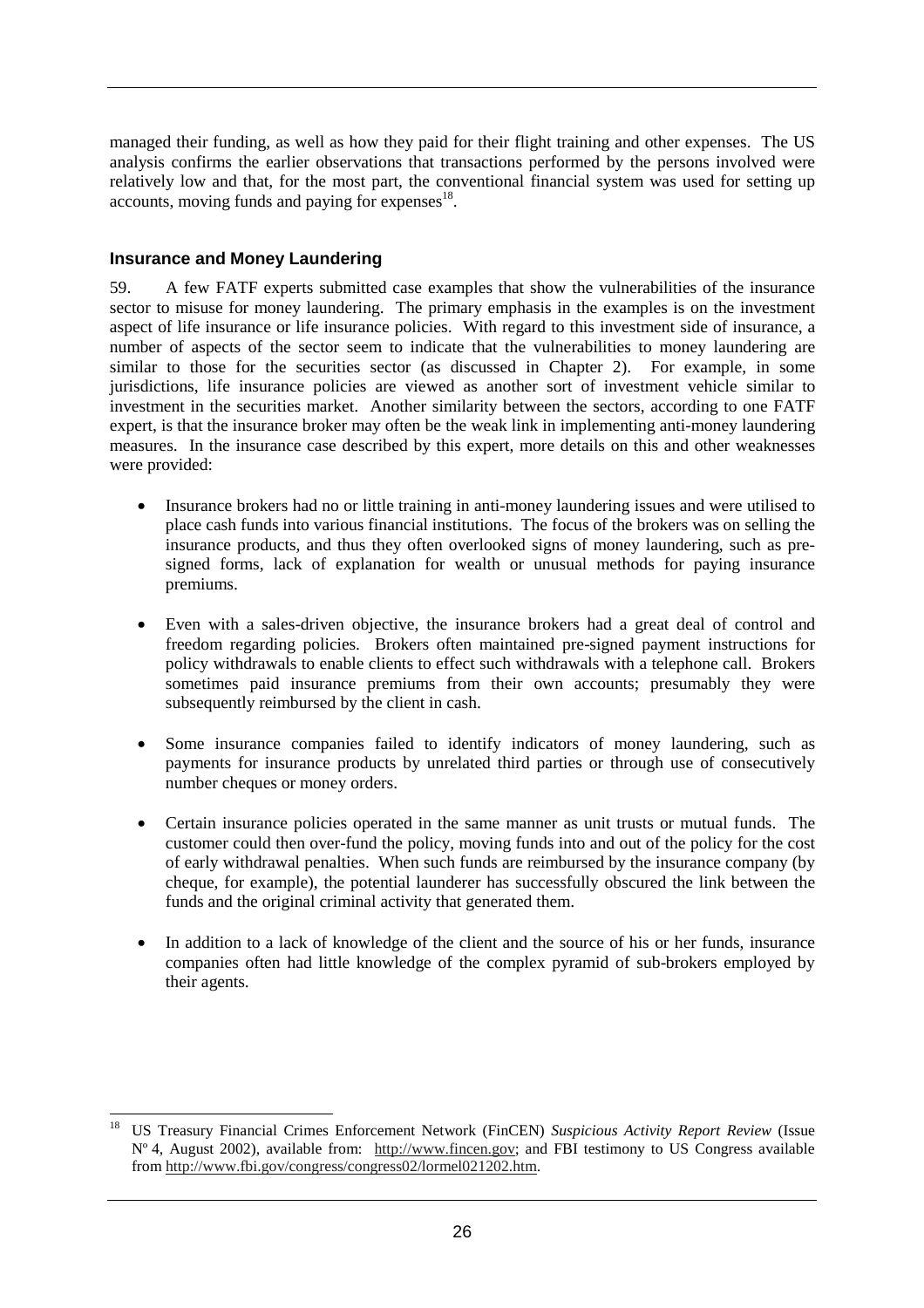## *Example 23: Criminal funds laundered through payment of insurance premiums*

A company director from Company W, Mr. H, set up a money laundering scheme involving two companies, each one established under two different legal systems. Both of the entities were to provide financial services and providing financial guarantees for which he would act as director.

These companies wired the sum of USD 1.1 million to the accounts of Mr. H in Country S. It is likely that the funds originated in some sort of criminal activity and had already been introduced in some way into the financial system. Mr. H also received transfers from Country C.

Funds were transferred from one account to another (several types of accounts were involved, including both current and savings accounts). Through one of these transfers, the funds were transferred to Country U from a current account in order to make payments on life insurance policies. The investment in these policies was the main mechanism in the scheme for laundering the funds. The premiums paid for the life insurance policies in Country U amounted to some USD 1.2 million and represented the last step in the laundering operation.

#### *Example 24: Drug trafficker launders funds through purchase of life insurance policy*

A person (later arrested for drug trafficking) made a financial investment (life insurance) of USD 250,000 by means of an insurance broker. He acted as follows: He contacted an insurance broker and delivered a total amount of USD 250,000 in three cash instalments. The insurance broker did not report the delivery of that amount and deposited the three instalments in the bank. These actions raise no suspicion at the bank, since the insurance broker is known to them as being connected to the insurance branch. The insurance broker delivers, afterwards, to the insurance company responsible for making the financial investment, three cheques from a bank account under his name, totalling USD 250,000, thus avoiding the raising suspicions with the insurance company.

60. Given the apparent similarities between the insurance and securities sectors in so far as how they both may be vulnerable to money laundering, it may be useful to examine the insurance sector in more depth in a future typologies exercise.

# **Credit and Debit Cards and Money Laundering**

61. One FATF member submitted material on a study conducted to determine how credit and debit cards could be used for money laundering. The study was based on examination of relevant disclosures of suspicious transactions, and it identified a number of patterns of suspicious activity associated with such cards. Structured cash payments for outstanding credit card balances were the most common activity detected, often with relatively large sums as payments. In a few instances, third parties attempted to make cash payments on behalf of the card holder. A large number of identified scenarios involved some sort of credit card fraud, that is, where lost or stolen cards are used by a third party. Yet another pattern of activity was using cash advances from credit card accounts to purchase cashier's cheques or to wire funds to foreign destinations. There were also some instances of depositing cash advances into savings or current accounts.

62. The findings described by the FATF member in this area may be indicative of more widespread activity that could relate to various financial crimes, as well as money laundering and terrorist financing. It would also therefore be useful if this subject could be examined as part of a future FATF typologies exercise.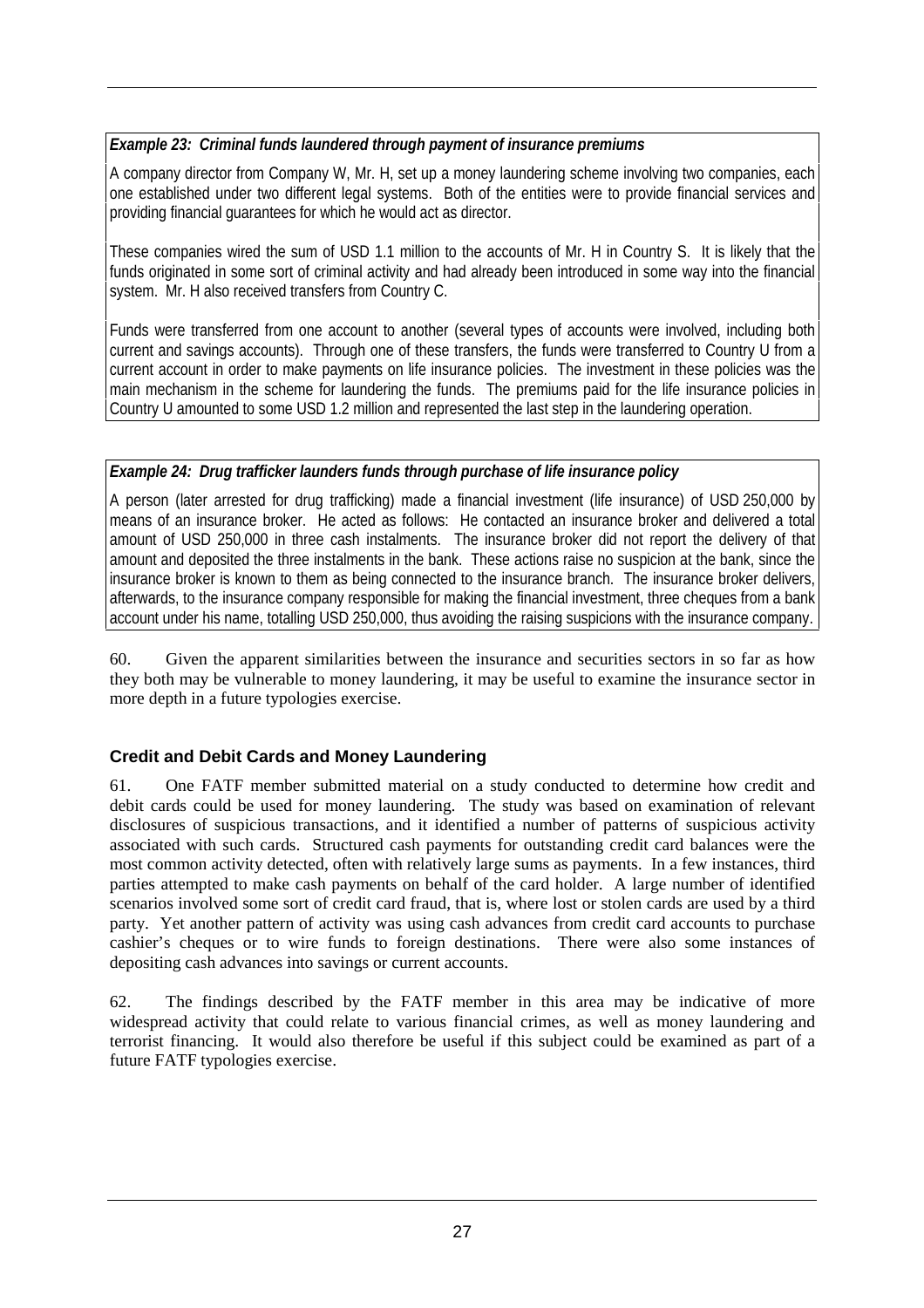# **CONCLUSION**

63. Terrorist misuse of the financial system remains a key focus in the FATF's work in examining typologies. For this reason, the FATF-XIV typologies exercise has devoted a significant effort on better understanding the phenomenon. This year, the exercise followed up on earlier indications that non-profit organisations were somehow being misused for terrorist financing. Information provided by FATF delegations and experts participating in this year's exercise confirm that the NPO sector is vulnerable to abuse, and several examples were given that appear to confirm this observation. The experts believe that NPOs, given the diversity of form and oversight systems, can be used by terrorist groups either as a means of collecting funds for eventual support of terrorist activity or as a cover for the movement of such funds. In many cases, the NPOs themselves are not entirely aware of this misuse.

64. The FATF typologies exercise also looked at informal money or value transfer (IMVT) systems again to see whether they could be used for moving terrorist funds. These complex systems exist alongside or, in some jurisdictions, in place of conventional financial services for moving funds, and they thus are often also referred to as *alternative remittance* or *underground banking*, as well as by certain regionally specific terms such as *hawala*, *hundi*, *fei-chien* or *black market peso exchange*. The primary purpose for such systems is to move legitimately earned funds from one geographic area to another, and certain of them predate Western or conventional banking systems by several centuries. Nevertheless, they generally operate outside traditional financial regulatory structures and thus are vulnerable to being used by terrorists as well as other criminals that desire to move funds. Some FATF members provided a few examples of what appears to be the use of IMVT systems by terrorists or organisations that may be assisting them. A few experts also provided examples in which some groups were attempting to get around requirements to register IMVT services by re-establishing themselves as non-profit organisations.

65. Typologies work this year examined other areas in which the primary risks or vulnerabilities lie in their potential use for money laundering. The securities sector, for example, has long been viewed by certain FATF experts as a mechanism for the layering of illegal funds. Case examples provided for the exercise indicated that in some instances it is also still possible to introduce cash proceeds into the financial system through certain securities markets by co-opting professional operators in the sector. Some experts also indicated that a presumption within some countries' securities sector that all know your customer and due diligence procedures have been performed for customers or funds coming from elsewhere in the financial system leads to another potential weakness that can be exploited by those desiring to launder money through the securities market. In a few examples, FATF experts showed still another advantage for launderers who decide to use the securities market for their activities. Besides successfully laundering their funds, some schemes using market mechanisms have the potential to produce profit from the laundering scheme.

66. The markets for gold, diamonds, and other precious metals or gemstones have often been cited as potential areas through which illegal funds may be channelled. The inherent high-value of the substances, their ability to retain their value despite the form, and ease of convertibility, along with their compact and relatively easily transportable nature also make them attractive to the money launderer. Gold and diamonds, in particular, can be used both as a source of illegal value to be laundered – through smuggling or illegal trade – or as the actual laundering vehicle – through the outright buying and selling. The primary sources of illegal funds laundered through such markets are illegal narcotics trafficking, organised crime activities and smuggling (including in the substances themselves). FATF experts were also able to provide a few examples in which gold or diamond trading has been used to move funds or simply to store value for persons or groups associated with terrorism.